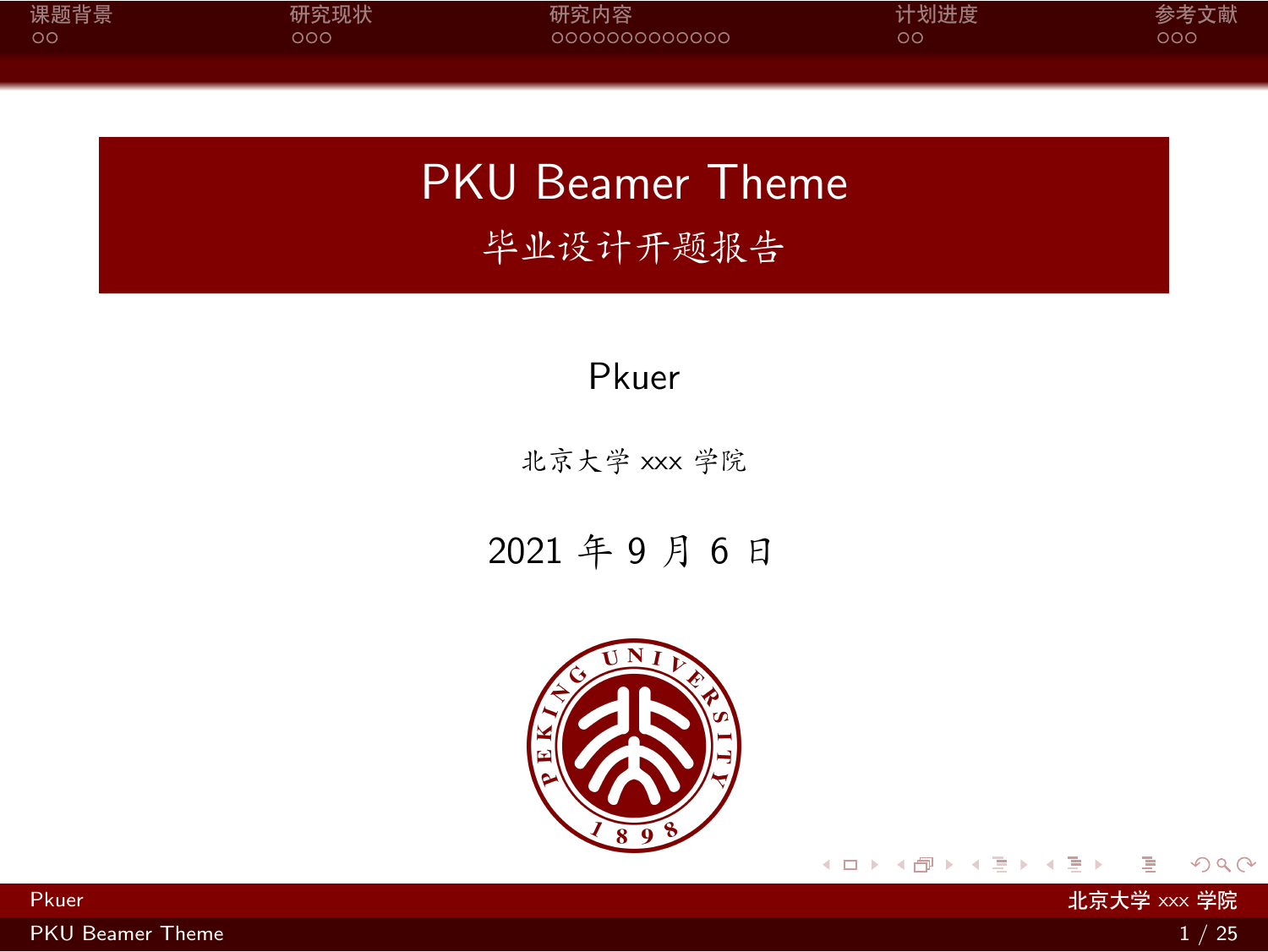<span id="page-1-0"></span>

| 课题背景 | 研究现状 | 研究内容          | 计划进度 | 参考文献 |
|------|------|---------------|------|------|
| ം റ  | റററ  | COOOOOOOOOOOO | OΟ   | ೦೦೦  |
|      |      |               |      |      |

1 [课题背景](#page-2-0)

2 [研究现状](#page-7-0)

3 [研究内容](#page-10-0)

4 [计划进度](#page-24-0)

5 [参考文献](#page-26-0)

. [.](#page-0-0) . [.](#page-2-0) . [.](#page-0-0) . [.](#page-1-0) . [.](#page-1-0) . [.](#page-2-0) . [.](#page-0-0) . [.](#page-0-0) . [.](#page-1-0) . [.](#page-2-0) . . . [.](#page-0-0) . [.](#page-0-0) . [.](#page-28-0)  $2Q$ 

Pkuer 北京大学 xxx 学院

[PKU Beamer Theme](#page-0-0) 2 / 25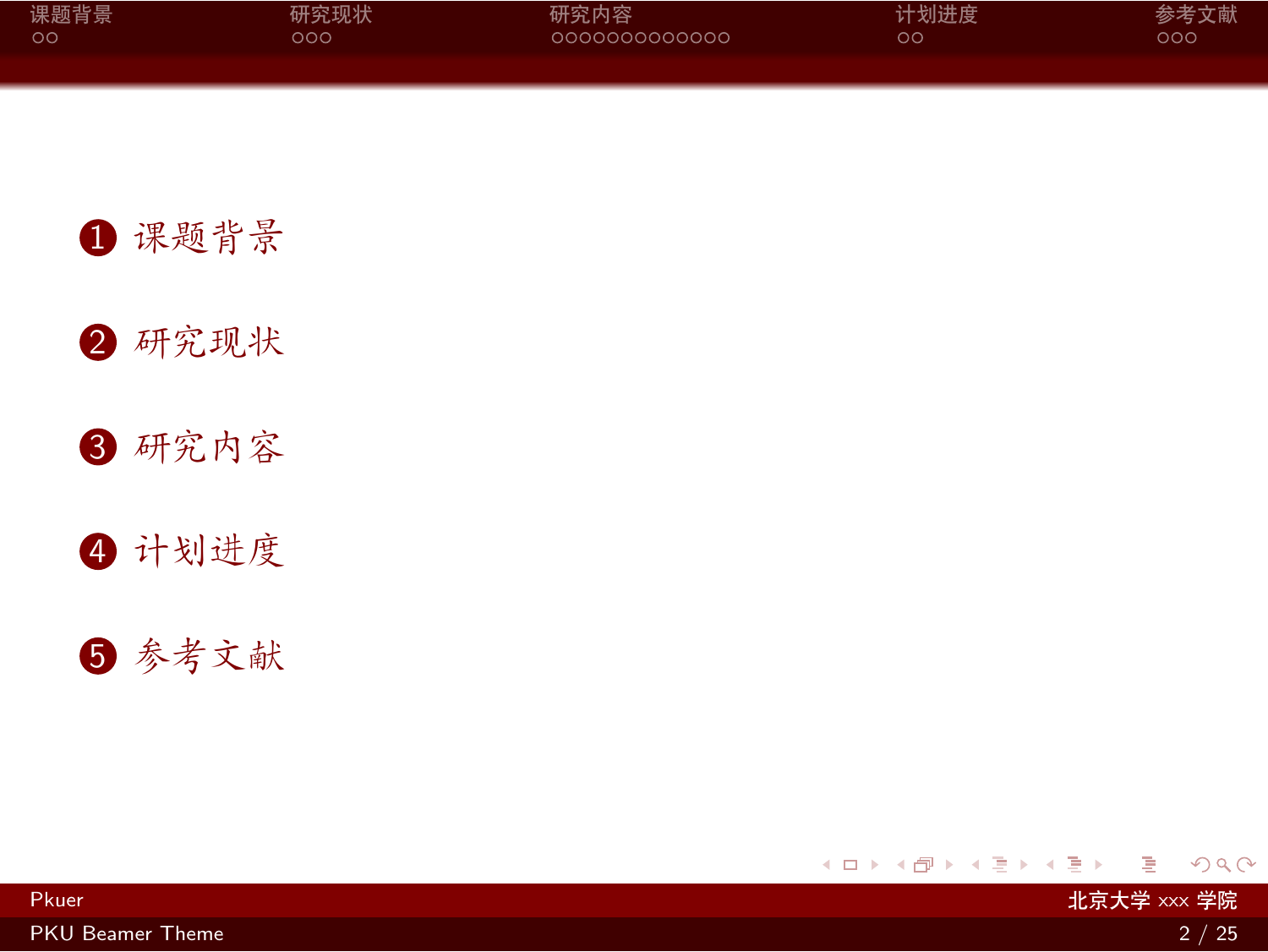<span id="page-2-0"></span>

| 课题背景 | 研究现状 | 研究内容          | 计划进度 | 参考文献 |
|------|------|---------------|------|------|
| ം    | ೦೦೦  | 0000000000000 | oо   | ೦೦೦  |
|      |      |               |      |      |

Pkuer 北京大学 xxx 学院

1 [课题背景](#page-2-0)

2 [研究现状](#page-7-0)

3 [研究内容](#page-10-0)

4 [计划进度](#page-24-0)

5 [参考文献](#page-26-0)

 $\Box \rightarrow \neg \left( \frac{\partial}{\partial \theta} \right) \rightarrow \neg \left( \frac{\partial}{\partial \theta} \right) \rightarrow \neg \left( \frac{\partial}{\partial \theta} \right)$ . [.](#page-28-0)  $2Q$ 

[PKU Beamer Theme](#page-0-0) 3 / 25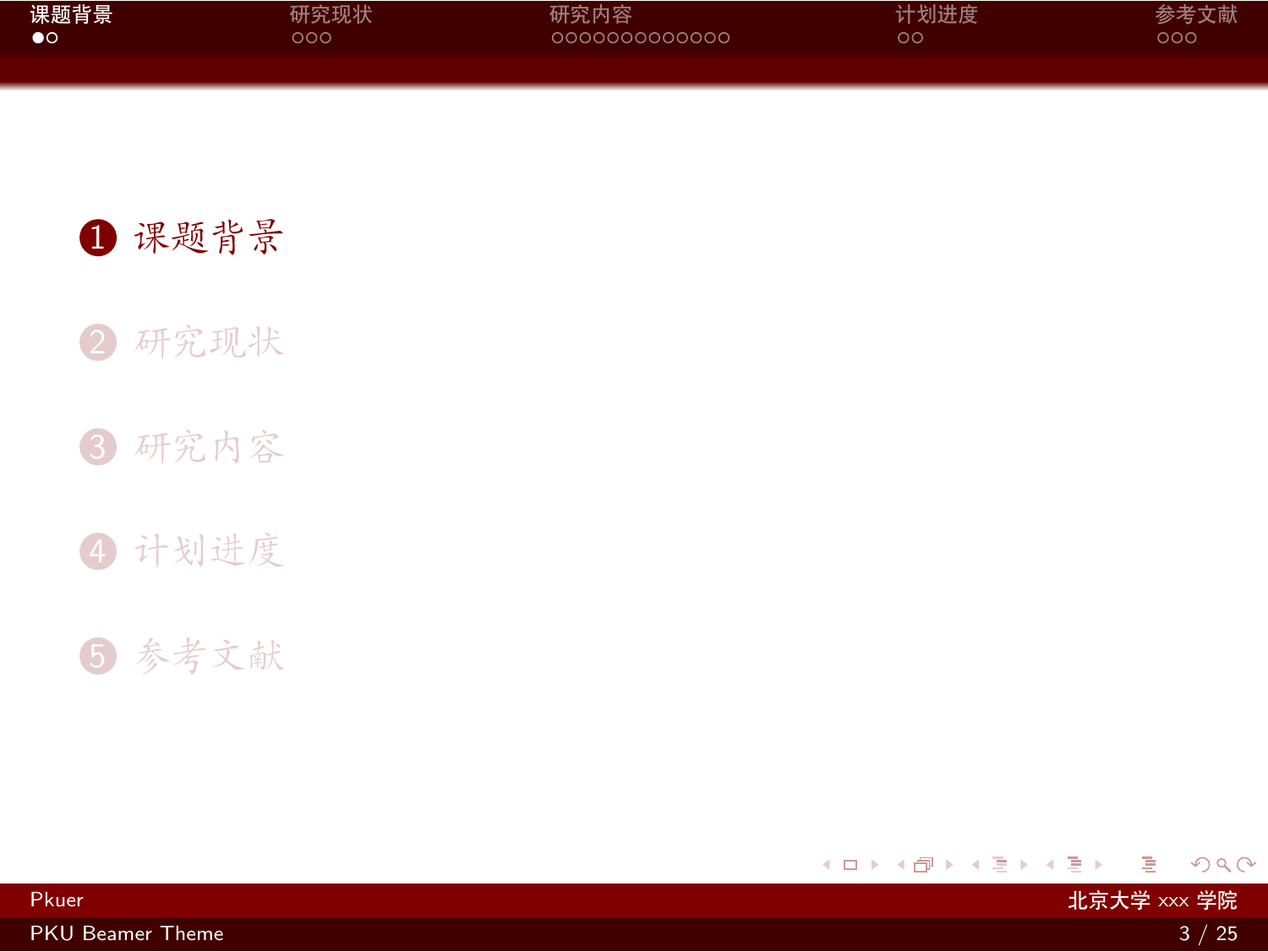<span id="page-3-0"></span>

| 课题背景    | 研究现状           | 研究内容          | 计划进度 | 参考文献 |
|---------|----------------|---------------|------|------|
| $\circ$ | റററ            | 0000000000000 | ററ   | റററ  |
|         | 用 Beamer 很高大上? |               |      |      |

## • 大家都会 LATFX, 好多学校都有自己的 Beamer 主题

- Pkuer - 대통령 XXX 学院 - 대통령 XXX 방법 - 대통령 XXX 방법 - 대통령 XXX 방법 - 대통령 사용행동 - 대통령 XXX <mark>北京大学</mark> XXX <mark>学院</mark>

 $\langle \,\, \Box \,\, \rangle \,\, \langle \,\, \beta \,\, \rangle \,\, \langle \,\, \bar{\gtrless} \,\, \rangle \,\, \langle \,\, \bar{\gtrless} \,\, \rangle \,\, \langle \,\, \bar{\gtrless} \,\, \rangle$  $\equiv$  990

[PKU Beamer Theme](#page-0-0) 4 / 25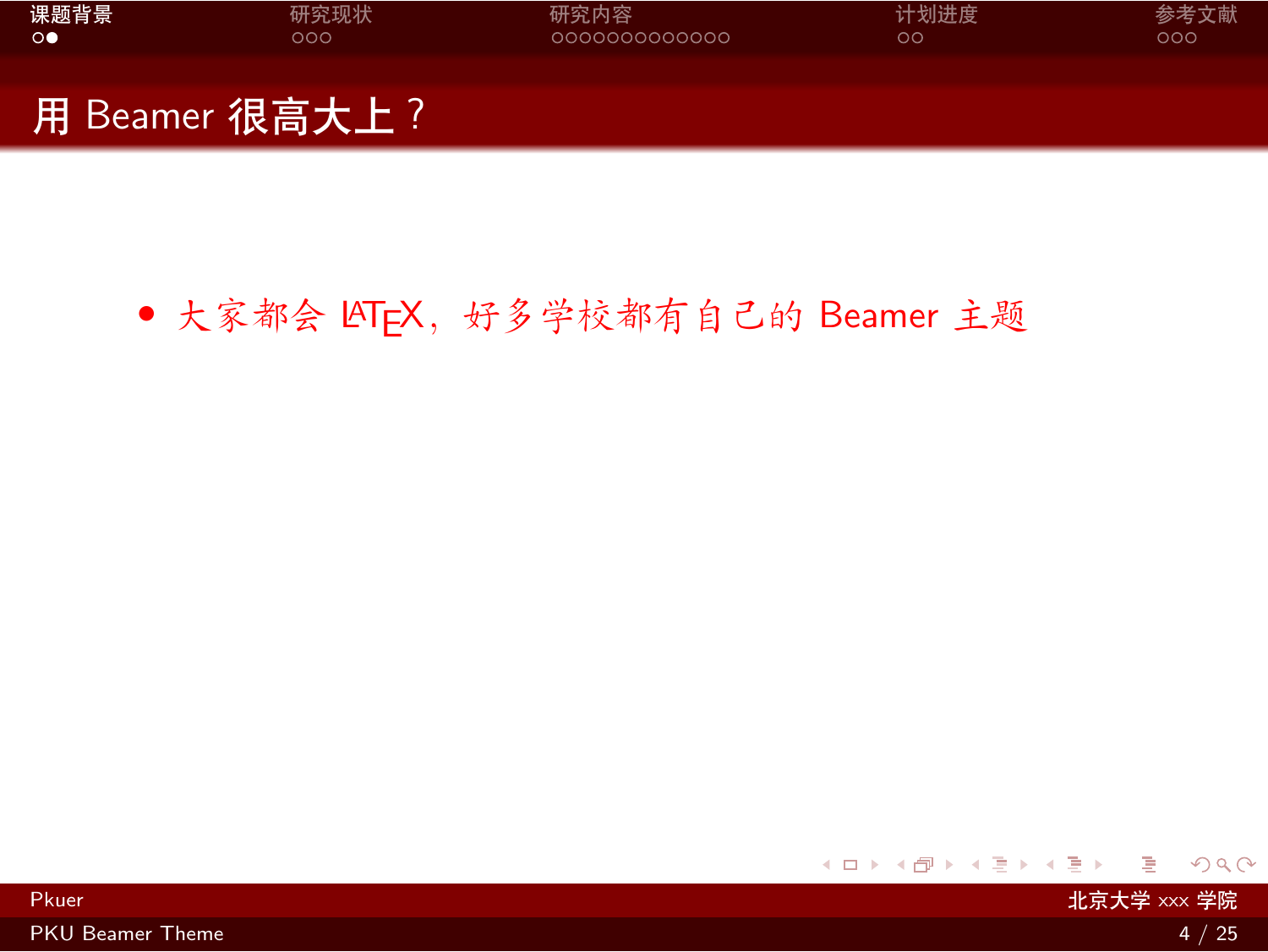<span id="page-4-0"></span>

| 课题背景    | 研究现状           | 研究内容          | 计划进度 | 参考文献 |
|---------|----------------|---------------|------|------|
| $\circ$ | റററ            | 0000000000000 | ററ   | 000  |
|         | 用 Beamer 很高大上? |               |      |      |

- 大家都会 LATFX, 好多学校都有自己的 Beamer 主题
- *•* 中文支持请选择 XeLATEX 编译选项

. [.](#page-3-0) . [.](#page-5-0) . [.](#page-2-0) . [.](#page-3-0) . [.](#page-6-0) . [.](#page-7-0) . [.](#page-1-0) . [.](#page-2-0) . [.](#page-6-0) . [.](#page-7-0) . . . [.](#page-1-0) . [.](#page-2-0) . [.](#page-6-0) . [.](#page-0-0)

[PKU Beamer Theme](#page-0-0) 4 / 25

 $2Q$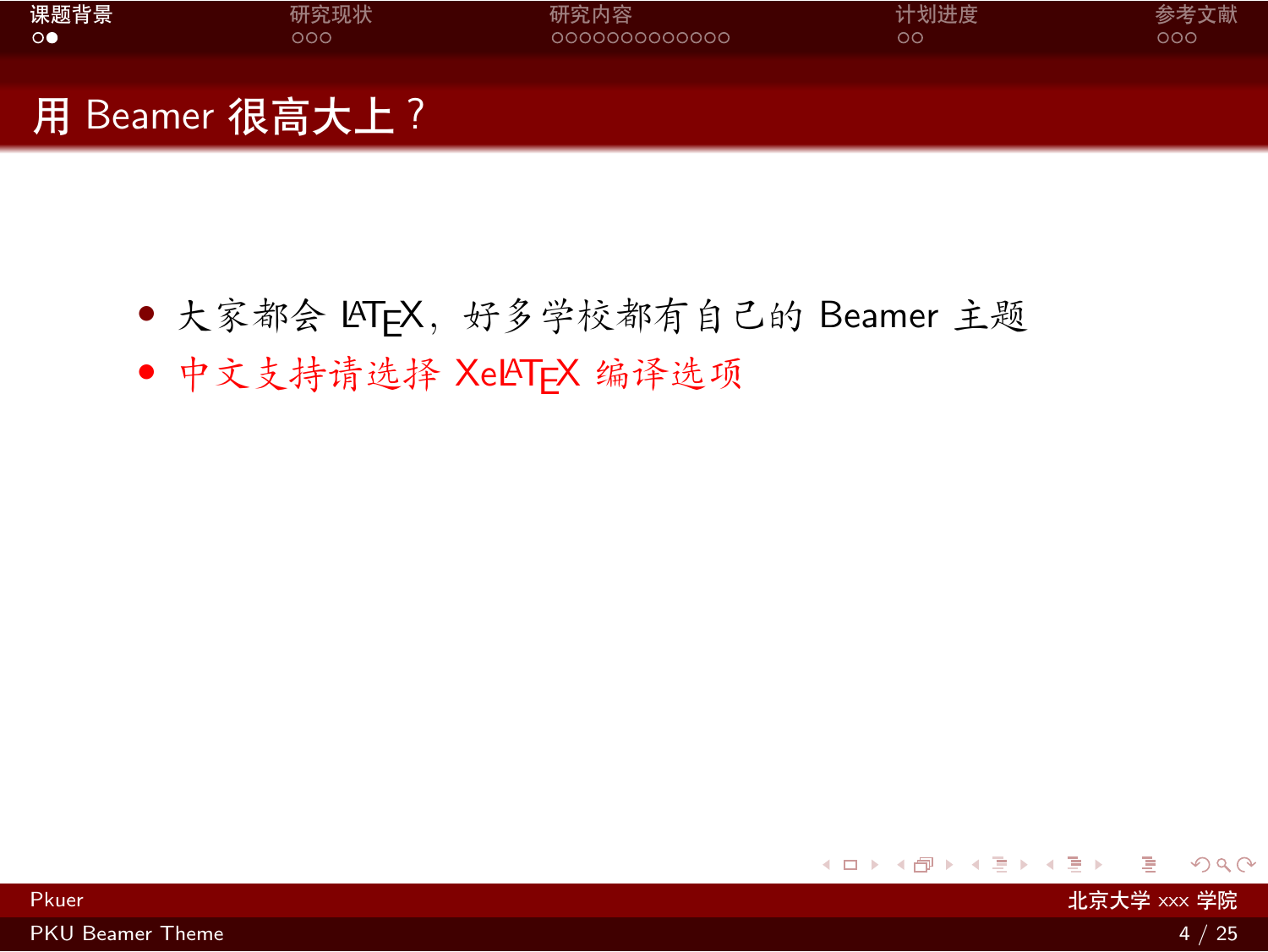<span id="page-5-0"></span>

# 用 Beamer 很高大上?

- 大家都会 LATFX, 好多学校都有自己的 Beamer 主题
- *•* 中文支持请选择 XeLATEX 编译选项
- *•* Overleaf 项目地址位于 [https://www.overleaf.com/](https://www.overleaf.com/latex/templates/thu-beamer-theme/vwnqmzndvwyb) [latex/templates/thu-beamer-theme/vwnqmzndvwyb](https://www.overleaf.com/latex/templates/thu-beamer-theme/vwnqmzndvwyb),可 以直接使用

external web Application Application Application Application Application Application Application Application A<br>- 대통령 XXX 学院

 $2Q$ 

[.](#page-28-0)

 $\Box \rightarrow \neg \leftarrow \overline{\partial} \rightarrow \neg \leftarrow \overline{\exists}$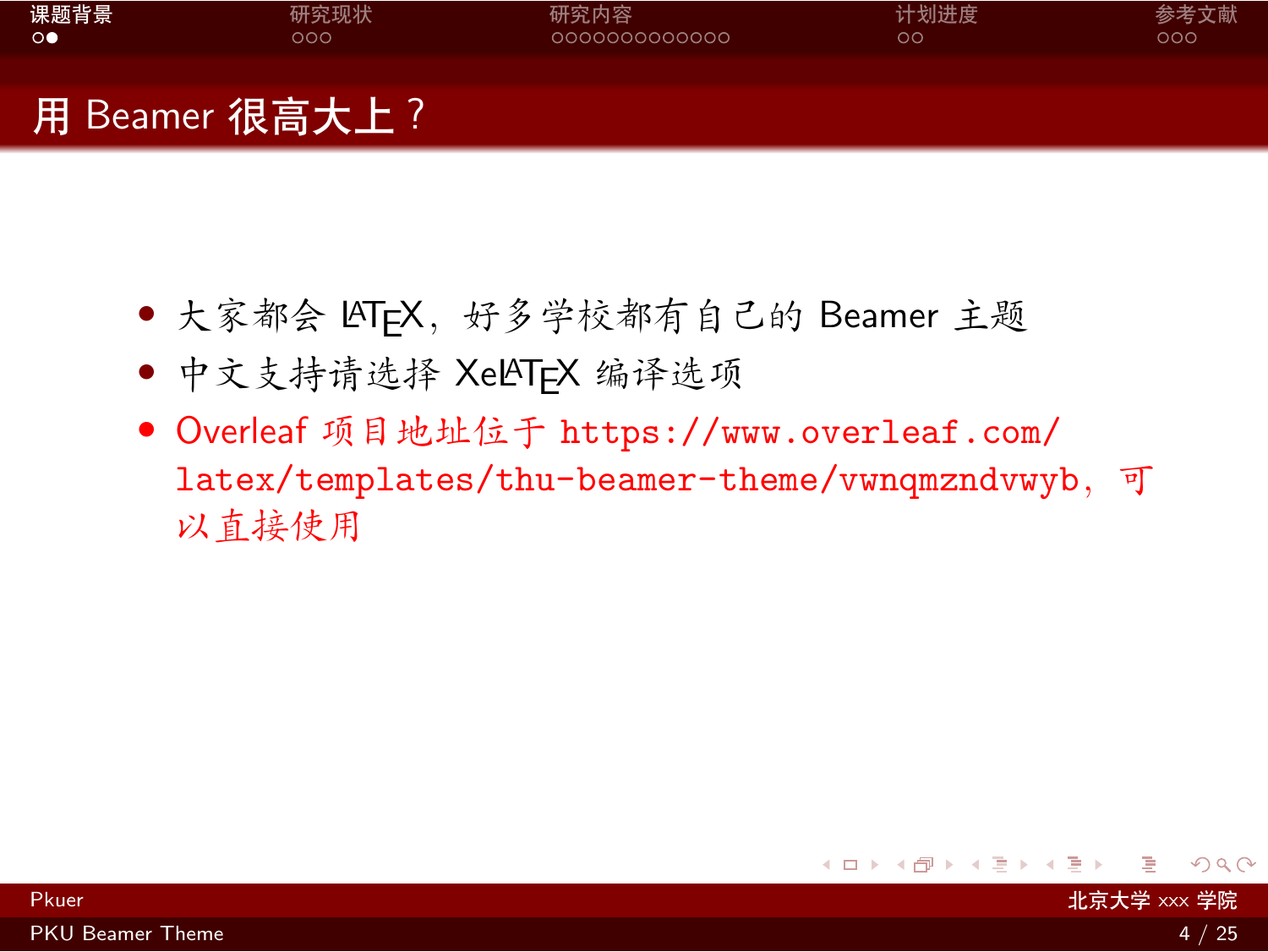<span id="page-6-0"></span>

| 课题背景 | 研究现状 | 研究内容          | 计划进度 | 参考文献 |
|------|------|---------------|------|------|
| ം    | 200  | 0000000000000 | OО   | 000  |
|      |      |               |      |      |
|      |      |               |      |      |

# 用 Beamer 很高大上?

- 大家都会 LATFX, 好多学校都有自己的 Beamer 主题
- *•* 中文支持请选择 XeLATEX 编译选项
- *•* Overleaf 项目地址位于 [https://www.overleaf.com/](https://www.overleaf.com/latex/templates/thu-beamer-theme/vwnqmzndvwyb) [latex/templates/thu-beamer-theme/vwnqmzndvwyb](https://www.overleaf.com/latex/templates/thu-beamer-theme/vwnqmzndvwyb),可 以直接使用
- *•* GitHub 项目地址位于

<https://github.com/inFaaa/PKU-Beamer-Theme>, 如果有 bug 或者 feature request 可以去里面提 issue

[.](#page-28-0)  $\overline{\mathcal{A}}$ 

 $\sigma$  [.](#page-6-0) . . . .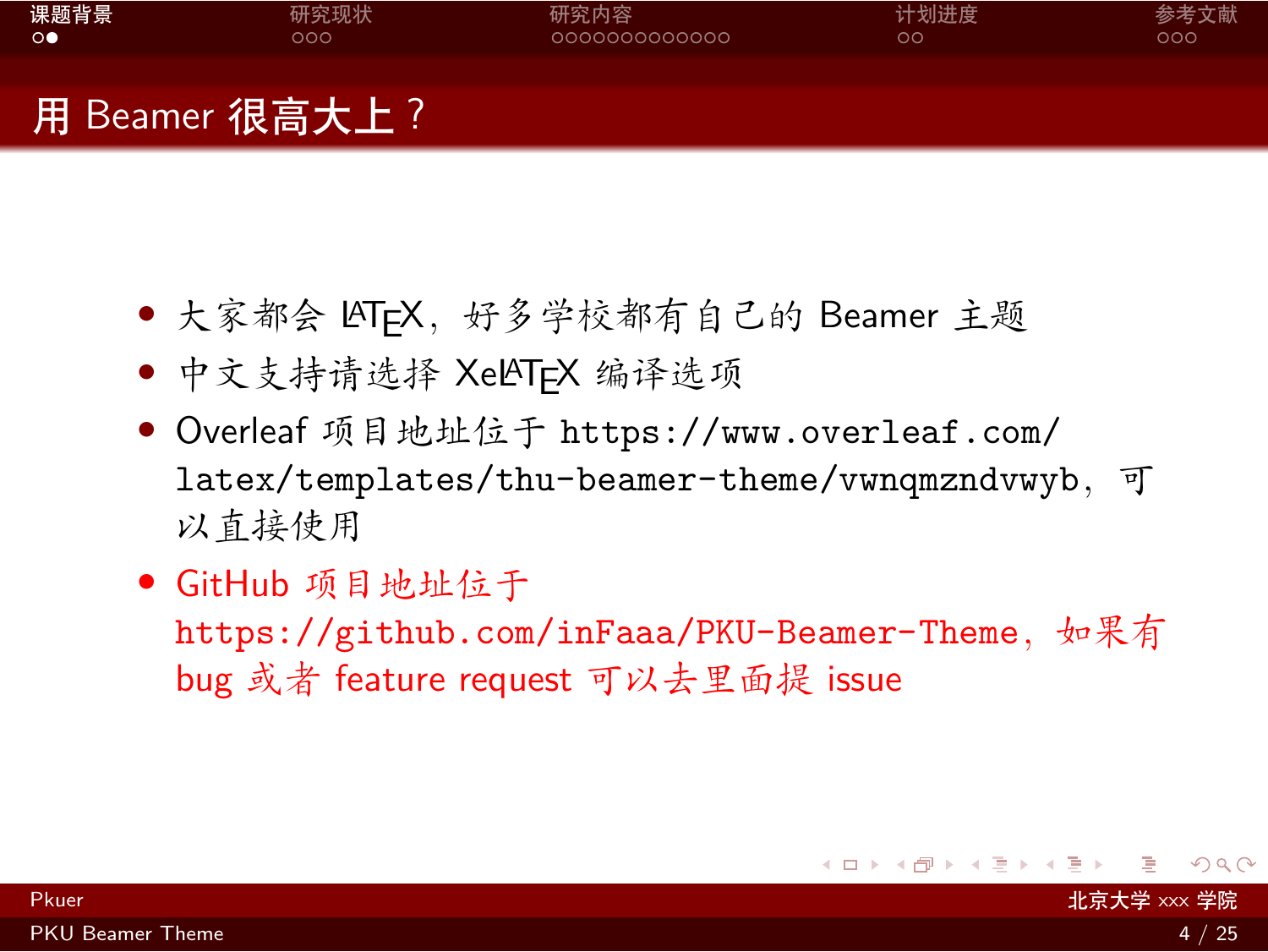<span id="page-7-0"></span>

| 课题背景 | 研究现状                  | 研究内容          | 计划进度 | 参考文献 |
|------|-----------------------|---------------|------|------|
| ററ   | $\bullet \circ \circ$ | 0000000000000 | oс   | ೦೦೦  |
|      |                       |               |      |      |

#### 1 [课题背景](#page-2-0)



Beamer [主题分类](#page-8-0)

### 3 [研究内容](#page-10-0)



# 5 [参考文献](#page-26-0)

 $\Box \rightarrow \neg \left( \frac{\partial}{\partial \theta} \right) \rightarrow \neg \left( \frac{\partial}{\partial \theta} \right) \rightarrow \neg \left( \frac{\partial}{\partial \theta} \right)$ . [.](#page-28-0)  $2Q$ 

Pkuer 北京大学 xxx 学院 [PKU Beamer Theme](#page-0-0) 5 / 25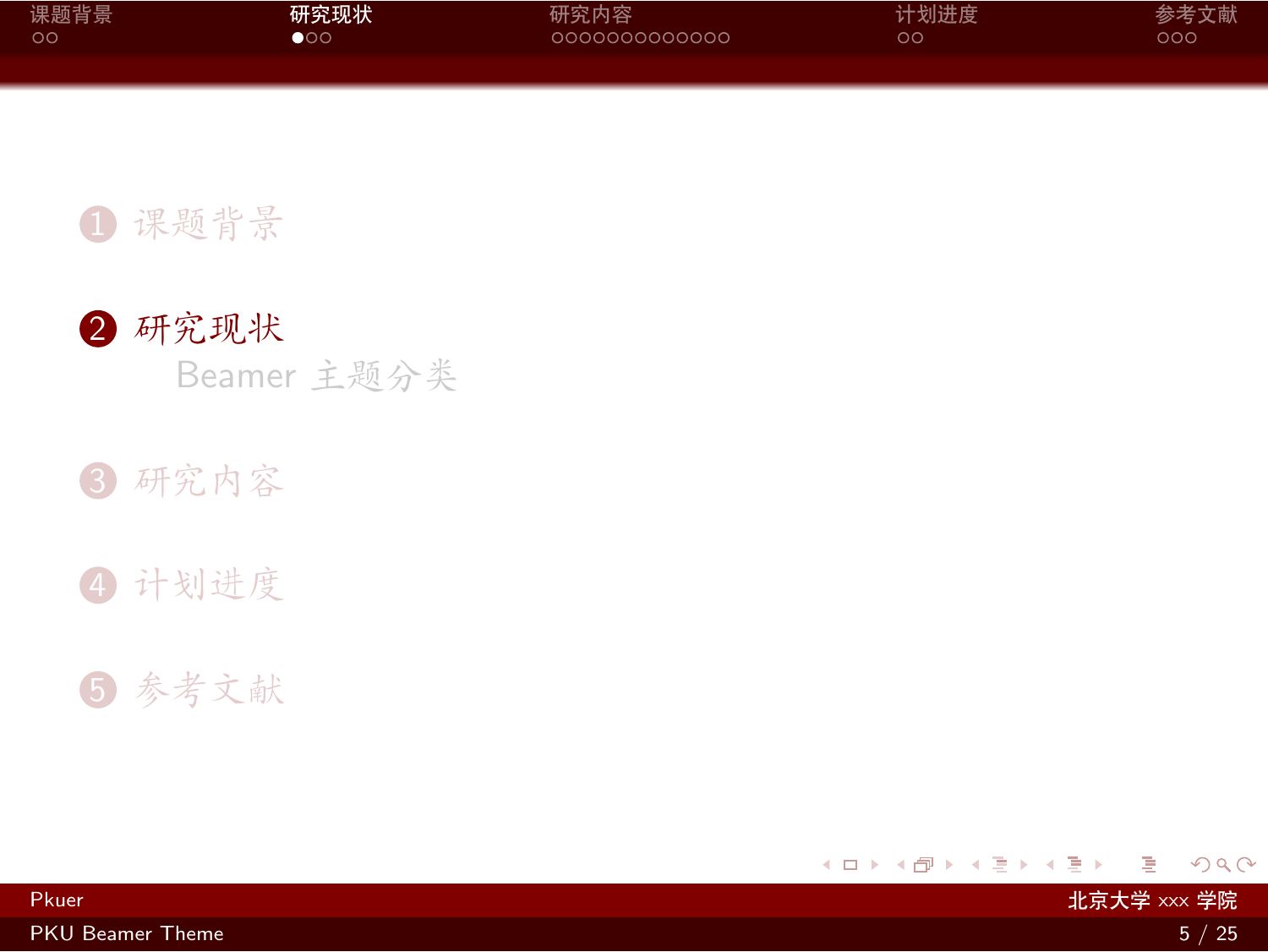<span id="page-8-0"></span>

| 课题背景        | 研究现状 | 研究内容          | 计划进度 | 参考文献 |
|-------------|------|---------------|------|------|
| - ററ        | ൈ    | lanonanananan | oα   | ೦೦೦  |
| Beamer 主题分类 |      |               |      |      |

## 1 [课题背景](#page-2-0)



#### 3 [研究内容](#page-10-0)



# 5 [参考文献](#page-26-0)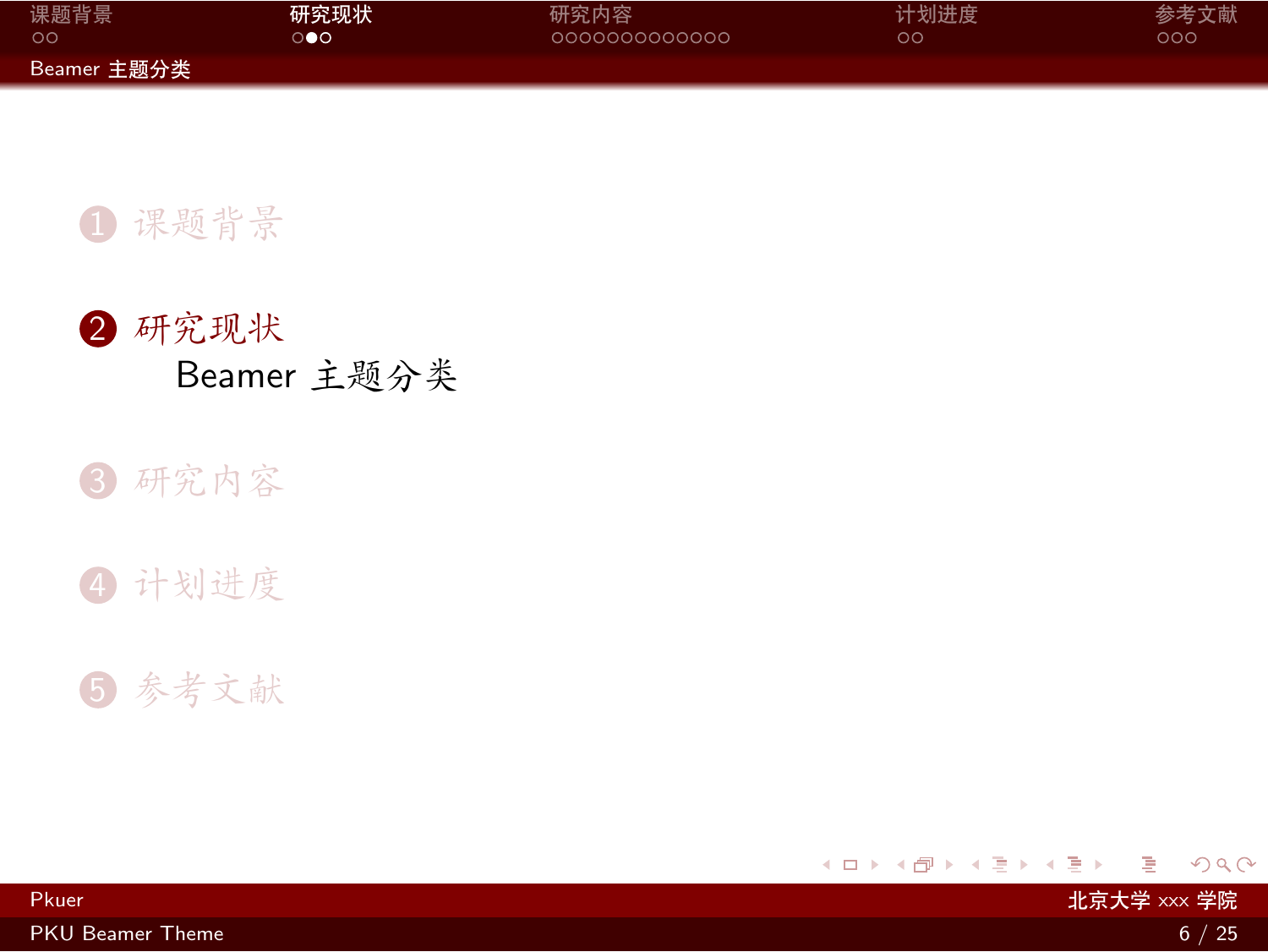<span id="page-9-0"></span>

| 课题背景        | 研究现状 | 研究内容          | 计划进度 | 参考文献 |
|-------------|------|---------------|------|------|
| . ററ        | ം    | 0000000000000 | ററ   | ೦೦೦  |
| Beamer 主题分类 |      |               |      |      |

- *•* 有一些 LATEX 自带的
- *•* 有一些 Tsinghua 的
- *•* 本模板来源自 <https://www.latexstudio.net/archives/4051.html>
- *•* 但是最初的 [link](http://far.tooold.cn/post/latex/beamertsinghua) [\[unk15\]](#page-27-0) 已经失效了
- *•* 这是 n+e 大佬在 16-17 年做的一些 ppt:[戳我](https://github.com/Trinkle23897/oi_slides)

[.](#page-28-0)  $\overline{\mathcal{A}}$ 

 $\Box \rightarrow \neg \leftarrow \overline{\partial} \rightarrow \neg \leftarrow \overline{\exists}$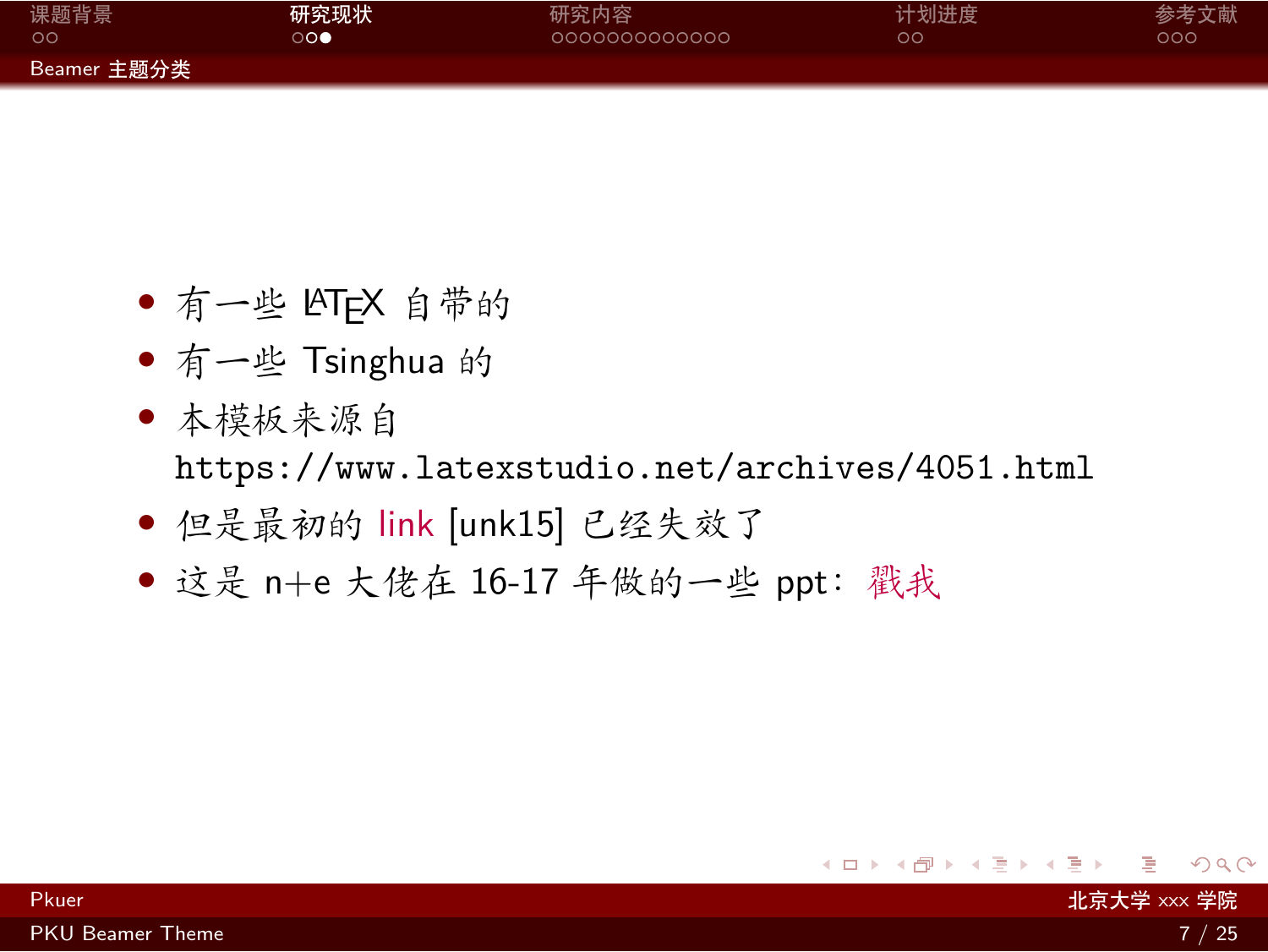<span id="page-10-0"></span>

| 课题背景 | 研究现状 | 研究内容                   | 计划进度 | 参考文献 |
|------|------|------------------------|------|------|
| LOO. | DOO' | $\bullet$ 000000000000 | ററ   | ೦೦೦  |
|      |      |                        |      |      |

Pkuer 北京大学 xxx 学院

1 [课题背景](#page-2-0)

2 [研究现状](#page-7-0)

3 [研究内容](#page-10-0) [美化主题](#page-11-0) [如何更好地做](#page-13-0) Beamer

4 [计划进度](#page-24-0)

5 [参考文献](#page-26-0)

[PKU Beamer Theme](#page-0-0) 8 / 25

 $2Q$ 

. [.](#page-28-0)

 $\Box \rightarrow \neg \left( \frac{\partial}{\partial \theta} \right) \rightarrow \neg \left( \frac{\partial}{\partial \theta} \right) \rightarrow \neg \left( \frac{\partial}{\partial \theta} \right)$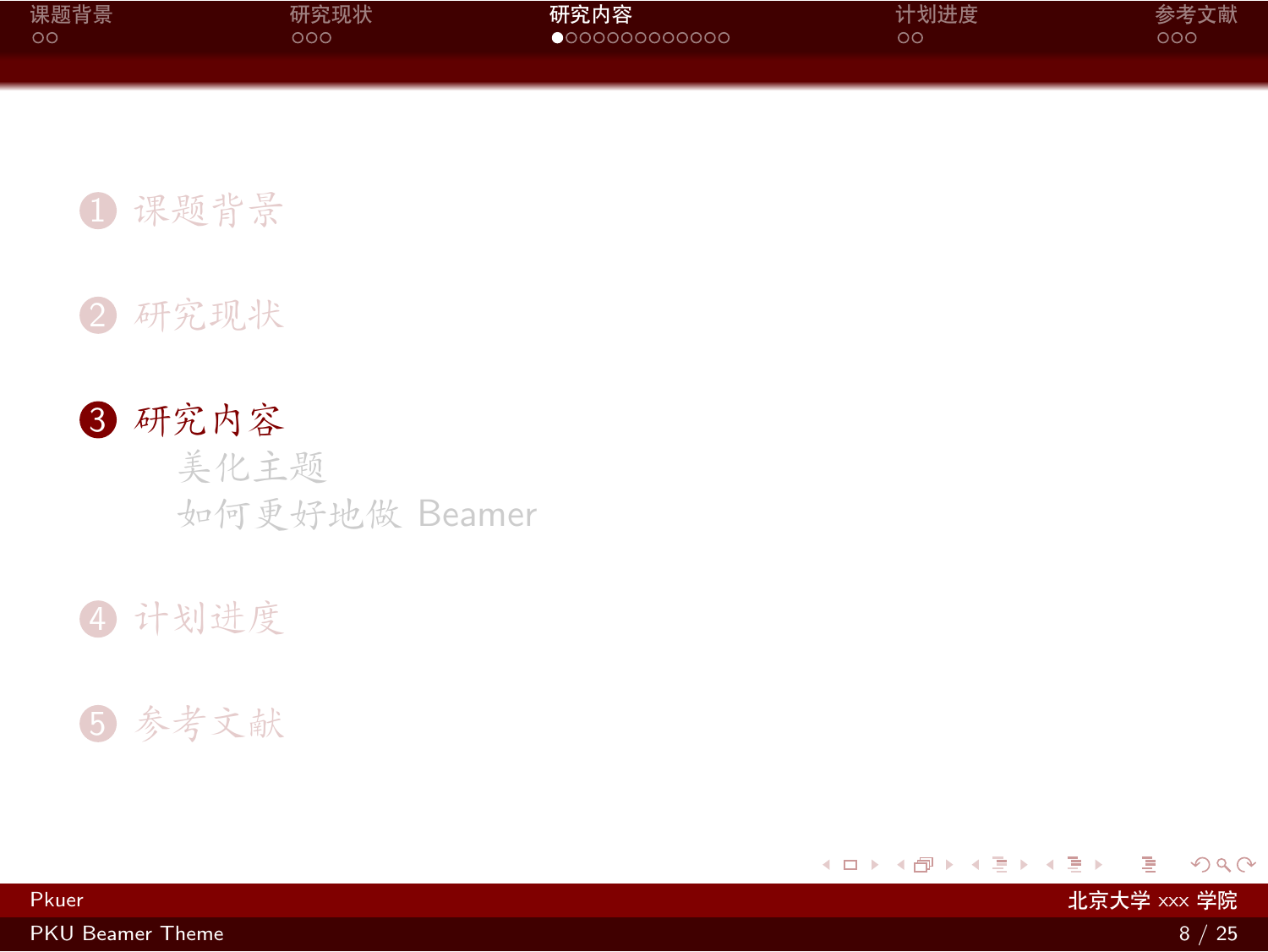<span id="page-11-0"></span>

| 课题背景 | 研究现状 | 研究内容          | 计划进度 | 参考文献 |
|------|------|---------------|------|------|
| - ററ | ລດດ  | 0000000000000 | OС   | ാററ  |
| 美化主题 |      |               |      |      |

1 [课题背景](#page-2-0)



# 3 [研究内容](#page-10-0) [美化主题](#page-11-0) [如何更好地做](#page-13-0) Beamer





 $2Q$ 

 $\Box \rightarrow \neg \left( \frac{\partial}{\partial \theta} \right) \rightarrow \neg \left( \frac{\partial}{\partial \theta} \right) \rightarrow \neg \left( \frac{\partial}{\partial \theta} \right)$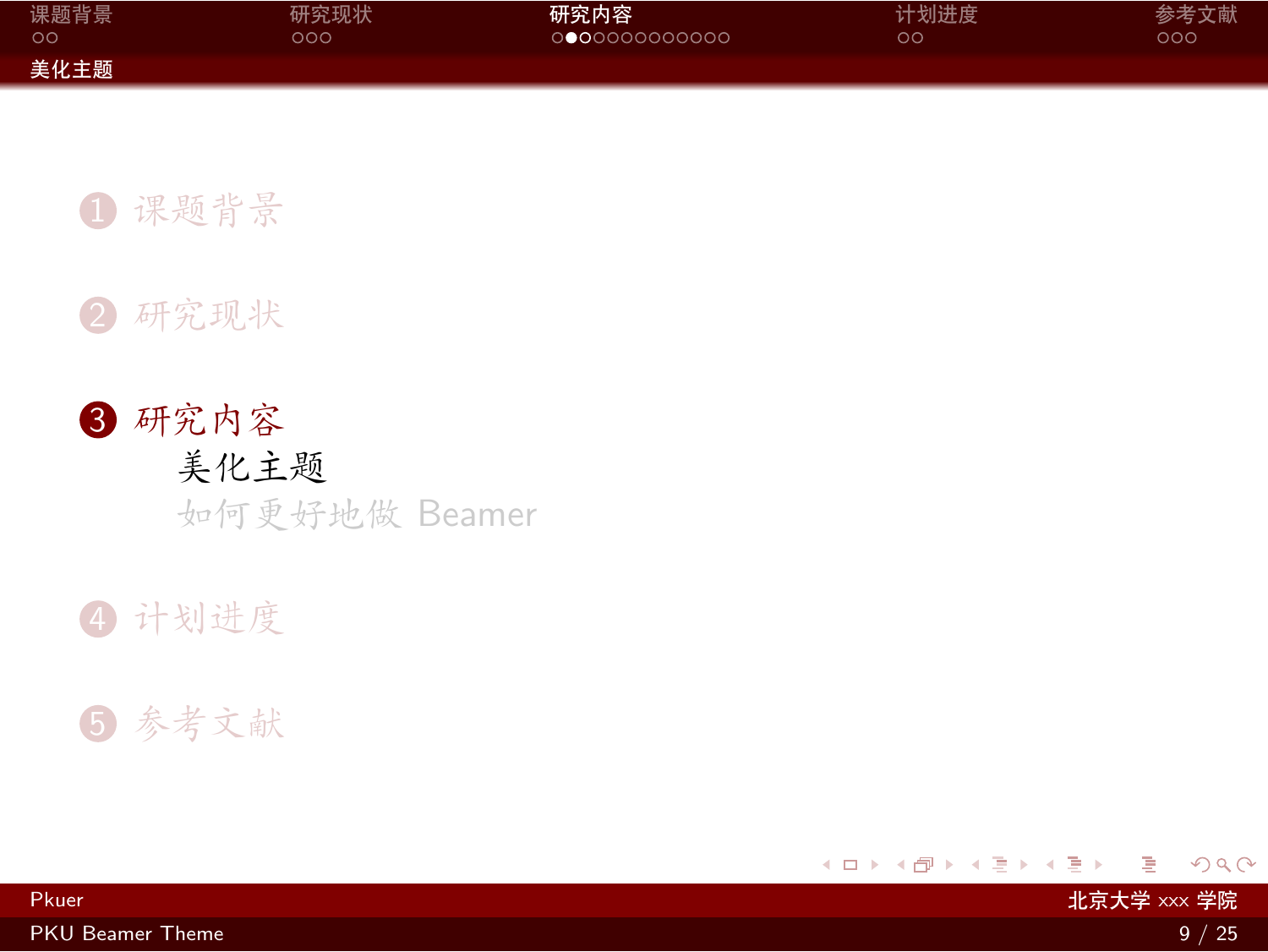<span id="page-12-0"></span>

- *•* 顶栏的小点变成一行而不是多行
- *•* 中文采用楷书
- *•* 剩下我改了啥我也忘了……我 16 年魔改的,都四年过去了  $(x)$
- *•* 更多该模板的功能可以参考 <https://www.latexstudio.net/archives/4051.html>
- *•* 下面列举出了一些 Beamer 的用法,部分节选自 <https://tuna.moe/event/2018/latex/>

. . . .

[.](#page-28-0)

 $\Box \rightarrow \neg \leftarrow \overline{\partial} \rightarrow \neg \leftarrow \overline{\exists}$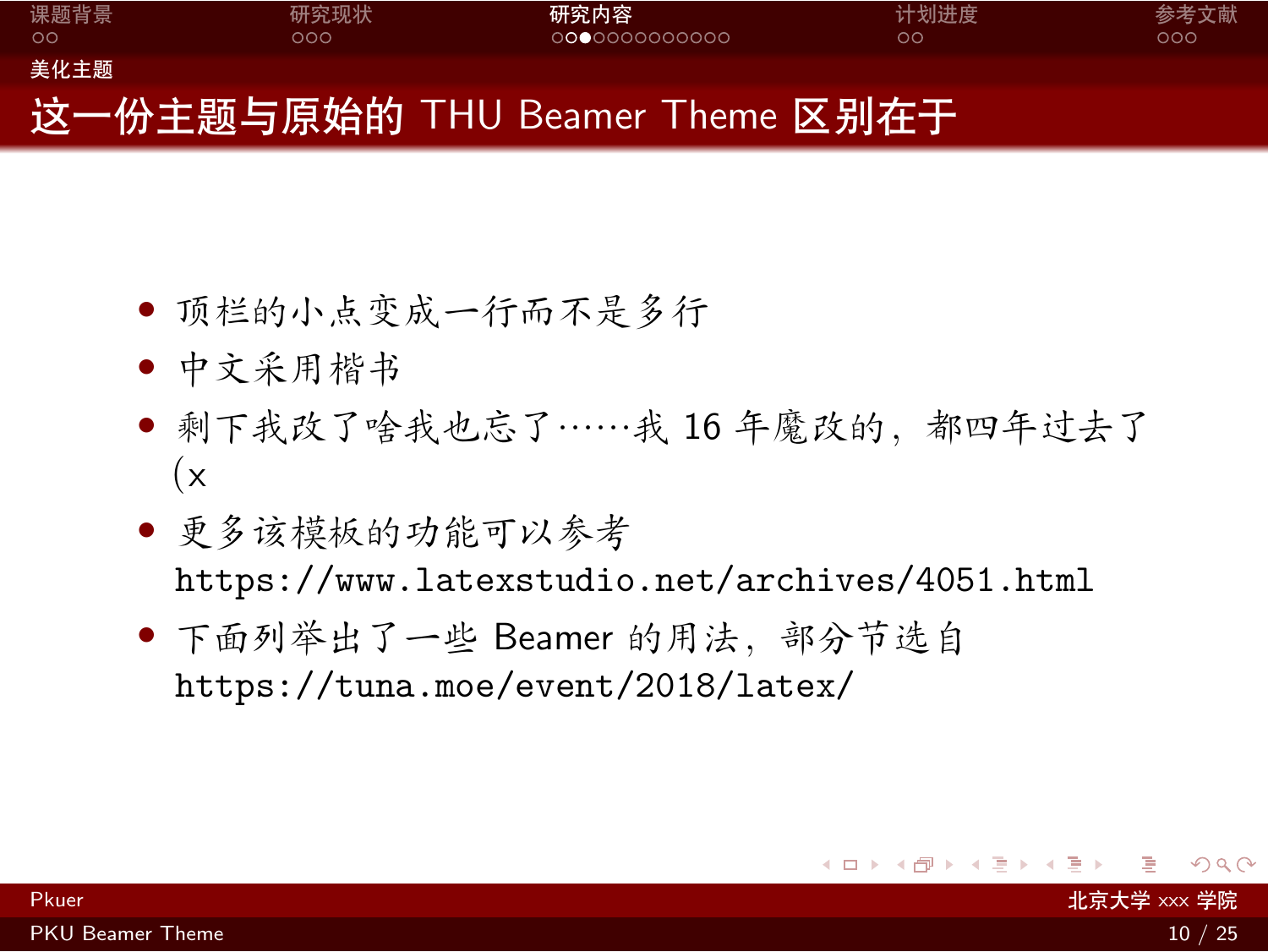<span id="page-13-0"></span>

| 课题背景          | 研究现状 | 研究内容          | 计划进度 | 参考文献 |
|---------------|------|---------------|------|------|
| . ററ          | າດດ  | 0000000000000 | OС   | റററ  |
| 如何更好地做 Beamer |      |               |      |      |

Pkuer 北京大学 xxx 学院

1 [课题背景](#page-2-0)



3 [研究内容](#page-10-0) [美化主题](#page-11-0) [如何更好地做](#page-13-0) Beamer

#### 4 [计划进度](#page-24-0)

#### 5 [参考文献](#page-26-0)

 $2Q$ 

. [.](#page-28-0)

 $\Box \rightarrow \neg \left( \frac{\partial}{\partial \theta} \right) \rightarrow \neg \left( \frac{\partial}{\partial \theta} \right) \rightarrow \neg \left( \frac{\partial}{\partial \theta} \right)$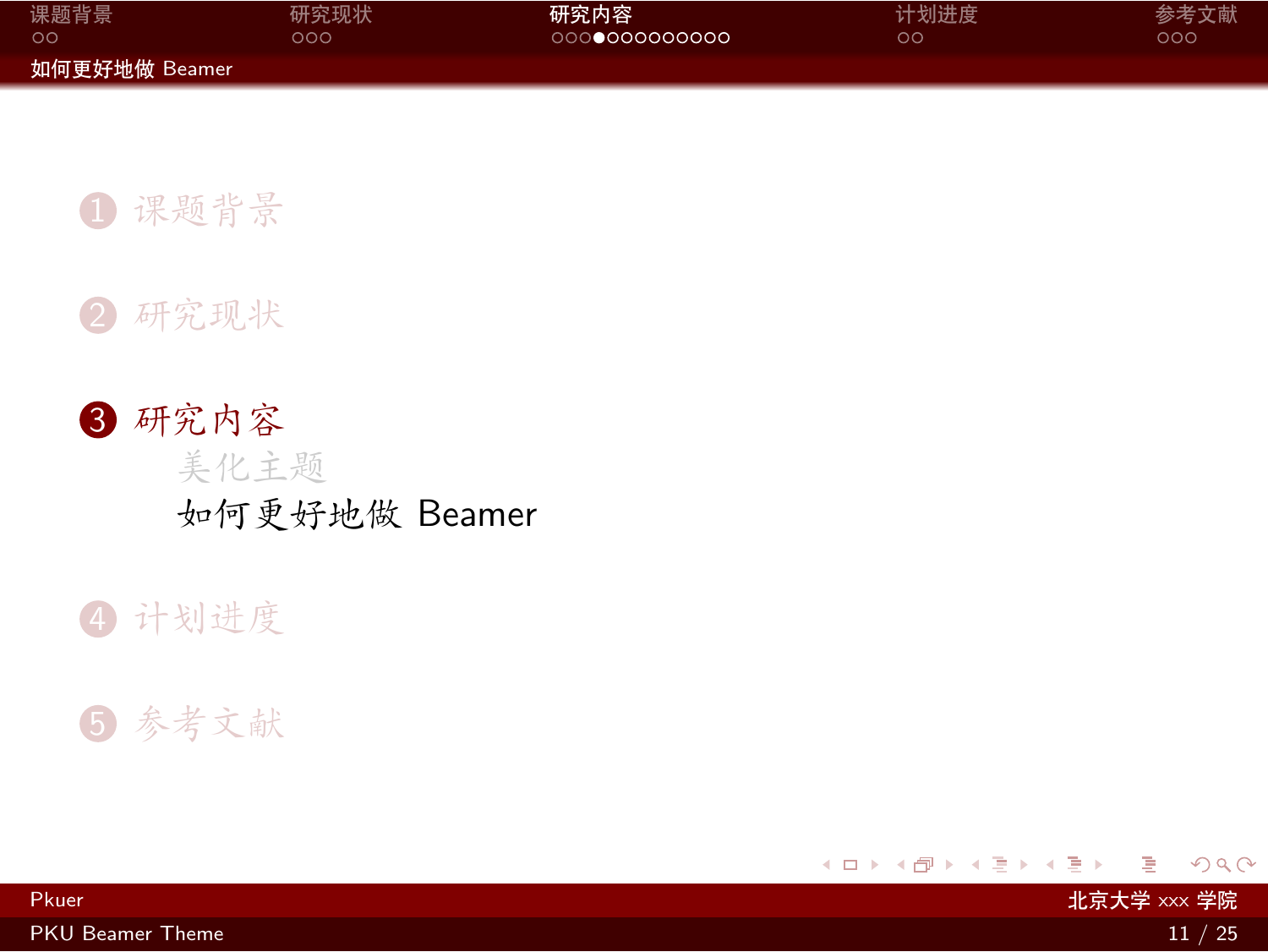<span id="page-14-0"></span>

| 课题背景<br>ററ        | 研究现状<br>000 | 研究内容<br>000000000000 | 计划进度<br>$\circ$ | 参考文献<br>000 |
|-------------------|-------------|----------------------|-----------------|-------------|
| 如何更好地做 Beamer     |             |                      |                 |             |
| <b>Why Beamer</b> |             |                      |                 |             |

• LATEX 广泛用于学术界, 期刊会议论文模板

| Microsoft <sup>®</sup> Word | <b>ATFX</b>   |
|-----------------------------|---------------|
| 文字处理工具                      | 专业排版软件        |
| 容易上手, 简单直观                  | 容易上手          |
| 所见即所得                       | 所见即所想, 所想即所得  |
| 高级功能不易掌握                    | 进阶难,但一般用不到    |
| 处理长文档需要丰富经验                 | 和短文档处理基本无异    |
| 花费大量时间调格式                   | 无需担心格式,专心作者内容 |
| 公式排版差强人意                    | 尤其擅长公式排版      |
| 二进制格式, 兼容性差                 | 文本文件,易读、稳定    |
| 付费商业许可                      | 自由免费使用        |

- Pkuer - インディング・ディー - インディング・ディー - インディング・ディー - インディング・ディー - 北京大学 xxx 学院

 $\overline{a}$ 

 $2Q$ 

. [.](#page-28-0)

 $\iff \begin{aligned} \langle \begin{array}{c} \alpha \end{array} \rangle \rightarrow \langle \begin{array}{c} \alpha \end{array} \rangle \rightarrow \langle \begin{array}{c} \alpha \end{array} \rangle \rightarrow \langle \begin{array}{c} \alpha \end{array} \rangle \rightarrow \langle \begin{array}{c} \alpha \end{array} \rangle \rightarrow \langle \begin{array}{c} \alpha \end{array} \rangle \rightarrow \langle \begin{array}{c} \alpha \end{array} \rangle \rightarrow \langle \begin{array}{c} \alpha \end{array} \rangle \rightarrow \langle \begin{array}{c} \alpha \end{array} \rangle \rightarrow \langle \begin{array}{c} \alpha \end{array} \rangle \rightarrow \langle \begin{array}{c} \alpha \end$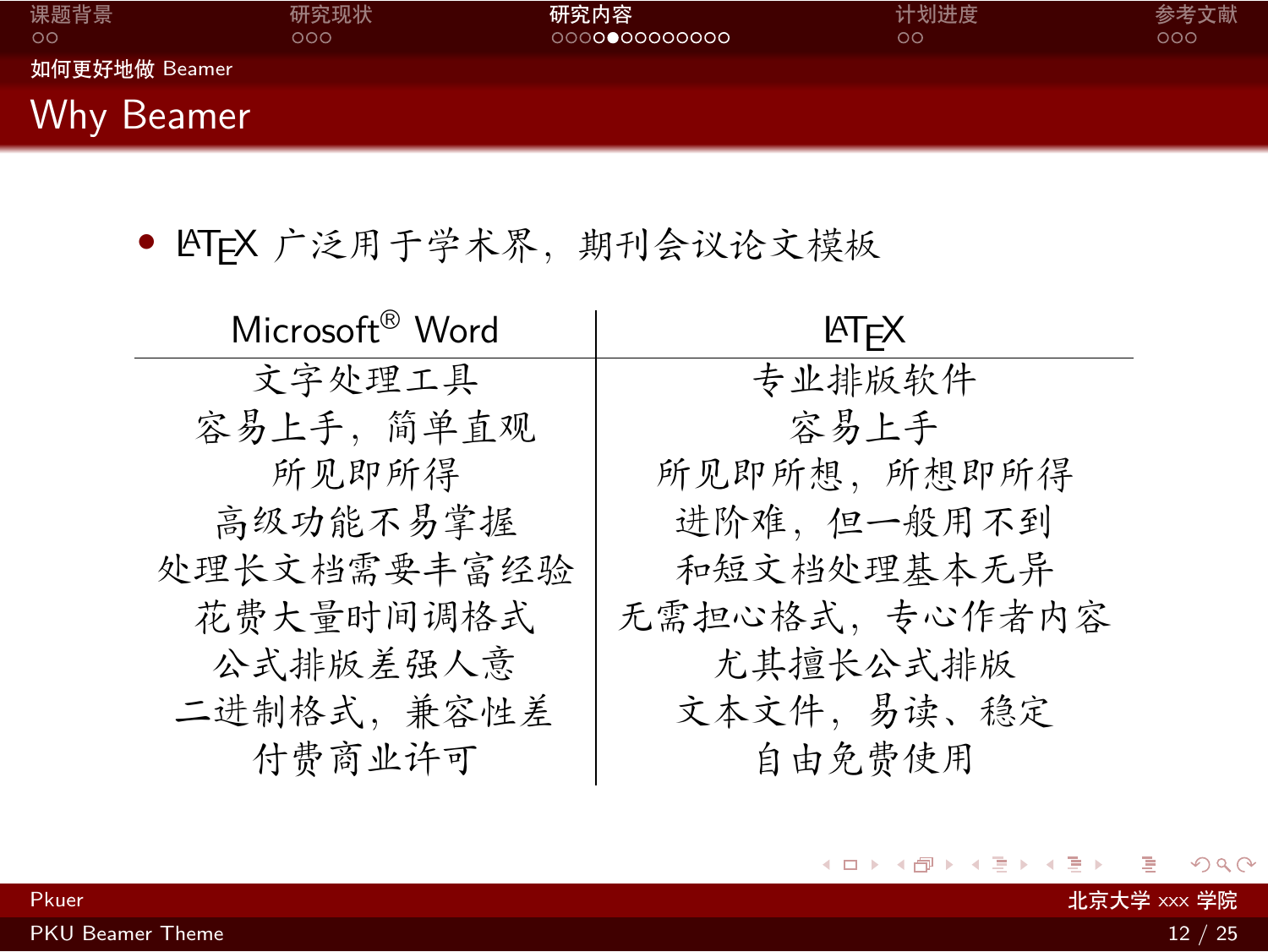<span id="page-15-0"></span>

| 课题背景<br>$\circ$ | 研究现状<br>೦೦೦ | 研究内容<br>0000000000000 | 计划进度<br>$\circ$ | 参考文献<br>000 |
|-----------------|-------------|-----------------------|-----------------|-------------|
| 如何更好地做 Beamer   |             |                       |                 |             |
| 排版举例            |             |                       |                 |             |

无编号公式

$$
J(\theta) = \mathbb{E}_{\pi_{\theta}}[G_t] = \sum_{s \in \mathcal{S}} d^{\pi}(s) V^{\pi}(s) = \sum_{s \in \mathcal{S}} d^{\pi}(s) \sum_{a \in \mathcal{A}} \pi_{\theta}(a|s) Q^{\pi}(s, a)
$$

多行多列公式1

$$
Qtarget = r + \gamma Q\pi(s', \pi_{\theta}(s') + \epsilon) \n\epsilon \sim \text{clip}(\mathcal{N}(0, \sigma), -c, c)
$$
\n(1)

. [.](#page-15-0) [.](#page-28-0)  $2Q$ <sup>1</sup>如果公式中有文字出现,请用 *\*mathrm{} 或者 *\*text{} 包含,不然就会变 成 clip, 在公式里看起来比 clip 丑非常多。 Pkuer 北京大学 xxx 学院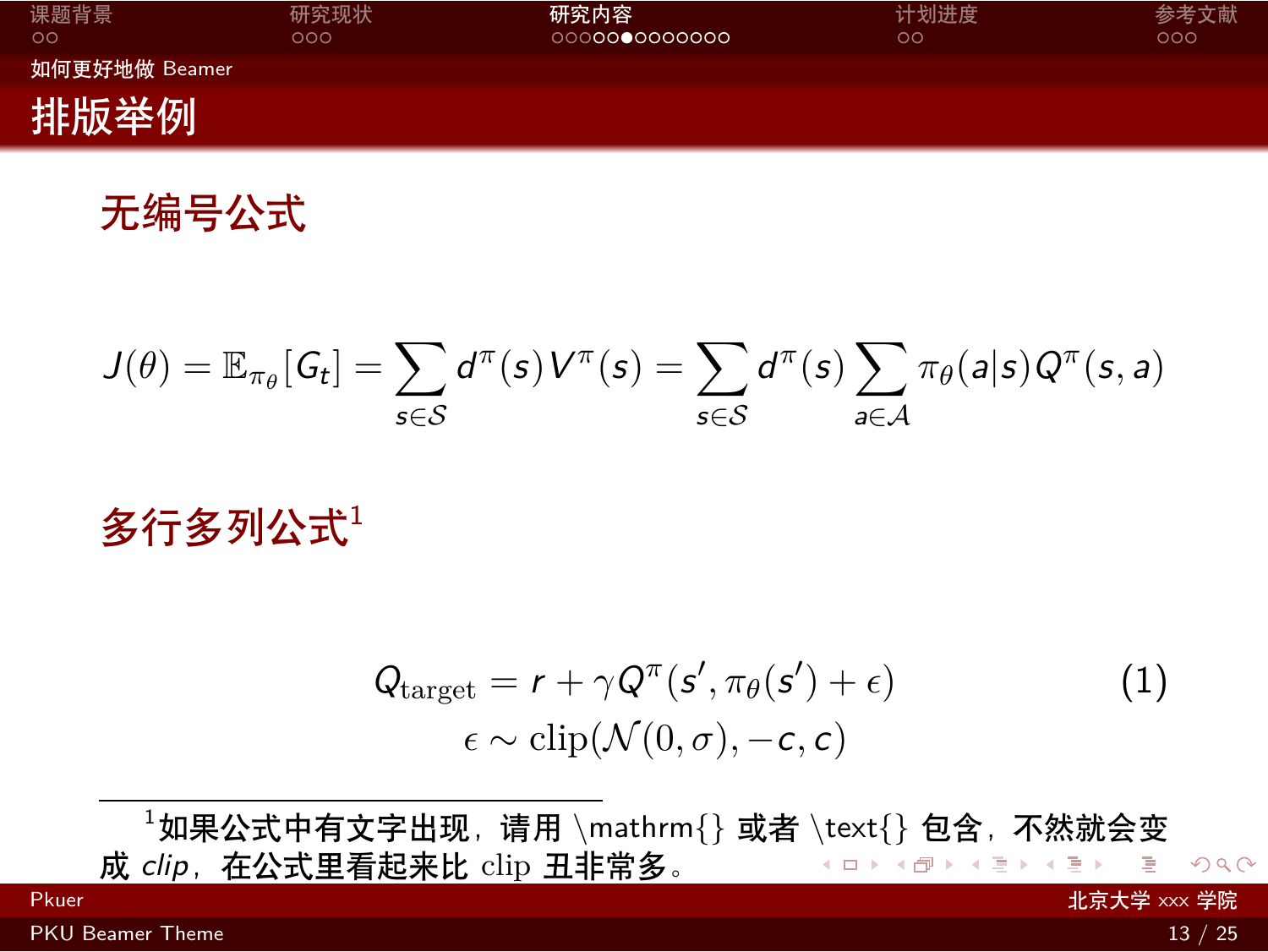<span id="page-16-0"></span>

| 课题背景          | 研究现状 | 研究内容          | 计划进度 | 参考文献 |
|---------------|------|---------------|------|------|
| ററ            | າດດ  | 0000000000000 | OС   | ാററ  |
| 如何更好地做 Beamer |      |               |      |      |

编号多行公式

$$
A = \lim_{n \to \infty} \Delta x \left( a^2 + \left( a^2 + 2a\Delta x + (\Delta x)^2 \right) + \left( a^2 + 2 \cdot 2a\Delta x + 2^2 (\Delta x)^2 \right) + \left( a^2 + 2 \cdot 3a\Delta x + 3^2 (\Delta x)^2 \right) + \dots
$$

$$
+ \left( a^2 + 2 \cdot (n-1)a\Delta x + (n-1)^2 (\Delta x)^2 \right) = \frac{1}{3} \left( b^3 - a^3 \right) (2)
$$

. [.](#page-28-0) external home with the control of the control of the control of the control of the control of the control of t<br>그러나 아이들은 아이들은 아이들의 사용하는 것은 아이들의 사용하는 것은 아이들의 사용하는 것은 아이들의 사용하는 것은 아이들의 사용하는 것은 아이들의 사용하는 것은 아이들의 사용하는 것은 아이들

 $\left\langle \begin{array}{c} 1 \end{array} \right\rangle \rightarrow \left\langle \begin{array}{c} 0 \end{array} \right\rangle + \left\langle \begin{array}{c} 1 \end{array} \right\rangle + \left\langle \begin{array}{c} 1 \end{array} \right\rangle + \left\langle \begin{array}{c} 1 \end{array} \right\rangle$ 

[PKU Beamer Theme](#page-0-0) 2012 12:00 12:00 12:00 12:00 12:00 12:00 12:00 12:00 12:00 12:00 12:00 12:00 12:00 12:00 12:00 12:00 12:00 12:00 12:00 12:00 12:00 12:00 12:00 12:00 12:00 12:00 12:00 12:00 12:00 12:00 12:00 12:00 12:00 12

 $2Q$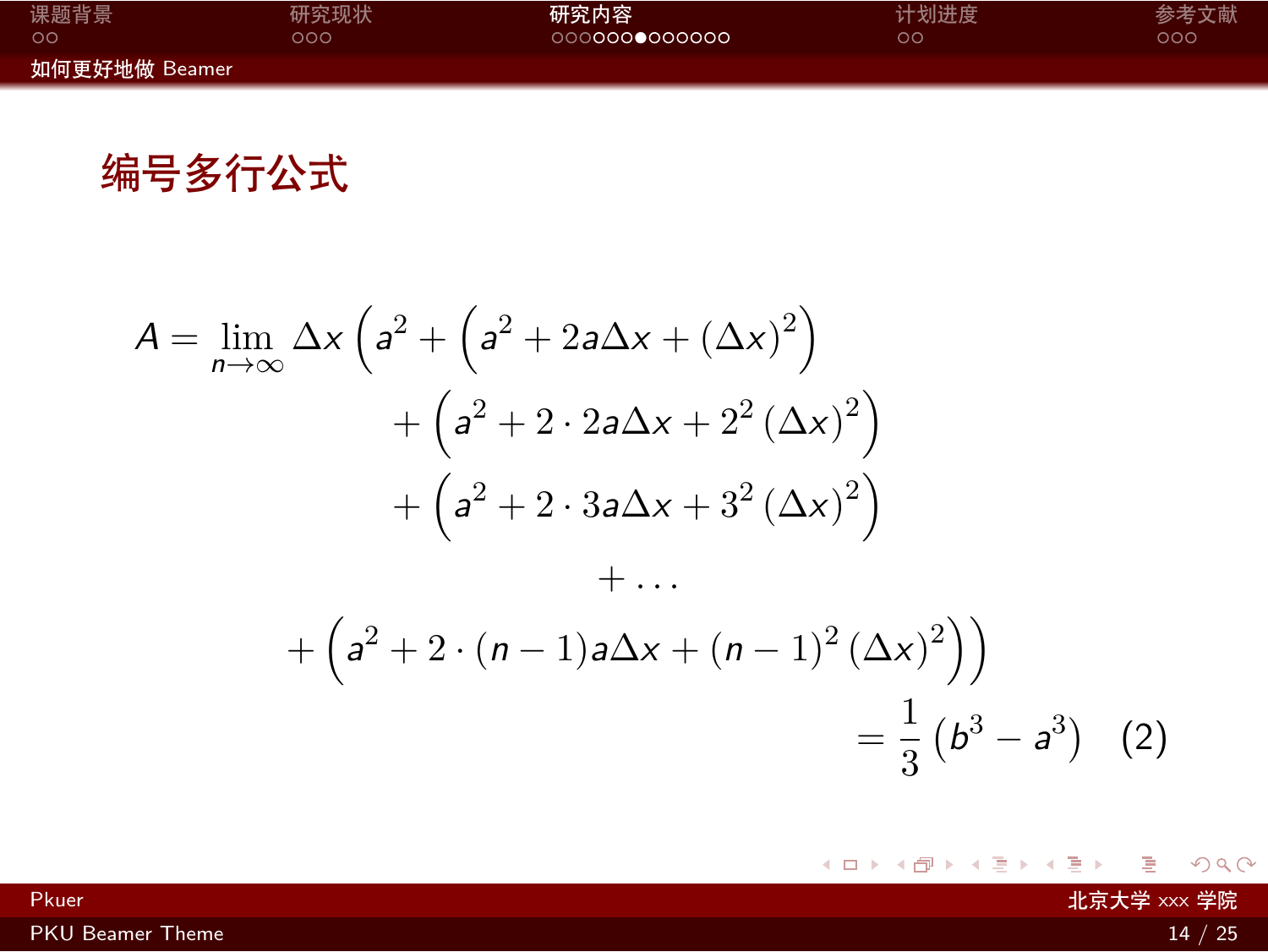<span id="page-17-0"></span>

| 课题背景<br>$\circ$ | 研究现状<br>೦೦೦ | 研究内容<br>0000000000000 | 计划进度<br>OΟ | 参考文献<br>೦೦೦ |
|-----------------|-------------|-----------------------|------------|-------------|
| 如何更好地做 Beamer   |             |                       |            |             |
| 图形与分栏           |             |                       |            |             |



 $\langle \,\, \Box \,\, \rangle \,\, \langle \,\, \beta \,\, \rangle \,\, \langle \,\, \bar{\gtrless} \,\, \rangle \,\, \langle \,\, \bar{\gtrless} \,\, \rangle \,\, \langle \,\, \bar{\gtrless} \,\, \rangle$ 

 $2Q$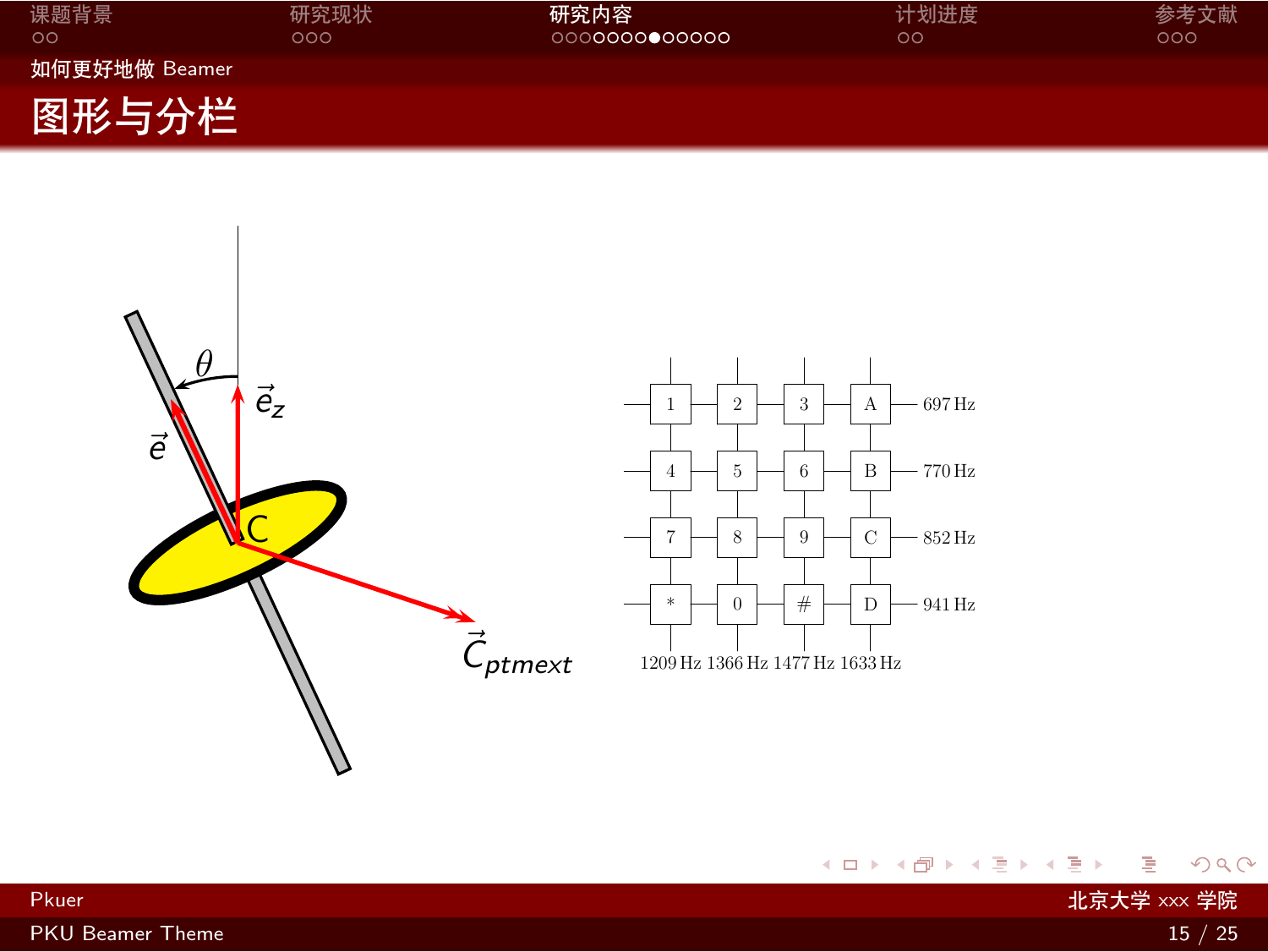<span id="page-18-0"></span>

| 课题背景<br>$\circ$         | 研究现状<br>೦೦೦ | 研究内容<br>0000000000000 | 计划进度<br>$\circ$ | 参考文献<br>000 |
|-------------------------|-------------|-----------------------|-----------------|-------------|
| 如何更好地做 Beamer           |             |                       |                 |             |
| LAT <sub>E</sub> X 常用命令 |             |                       |                 |             |

# 命令

| chapter   | section | subsection          | paragraph       |
|-----------|---------|---------------------|-----------------|
| 童         | 节       | 小节                  | 带题头段落           |
| centering | emph    | verb                | url             |
| 居中对齐      | 强调      | 原样输出                | 超链接             |
| footnote  | item    | caption             | includegraphics |
| 脚注        | 列表条目    | 标题                  | 插入图片            |
| \label    | cite    | $\sqrt{\text{ref}}$ |                 |
| 标号        | 引用参考文献  | 引用图表公式等             |                 |

# 环境

| table   | figure    | equation    |
|---------|-----------|-------------|
| 表格      | 图片        | 公式          |
| itemize | enumerate | description |
| 无编号列表   | 编号列表      | 描述          |

 $\langle \,\, \Box \,\, \rangle \,\, \langle \,\, \beta \,\, \rangle \,\, \langle \,\, \bar{\gtrless} \,\, \rangle \,\, \langle \,\, \bar{\gtrless} \,\, \rangle \,\, \langle \,\, \bar{\gtrless} \,\, \rangle$ 

 $\equiv$  990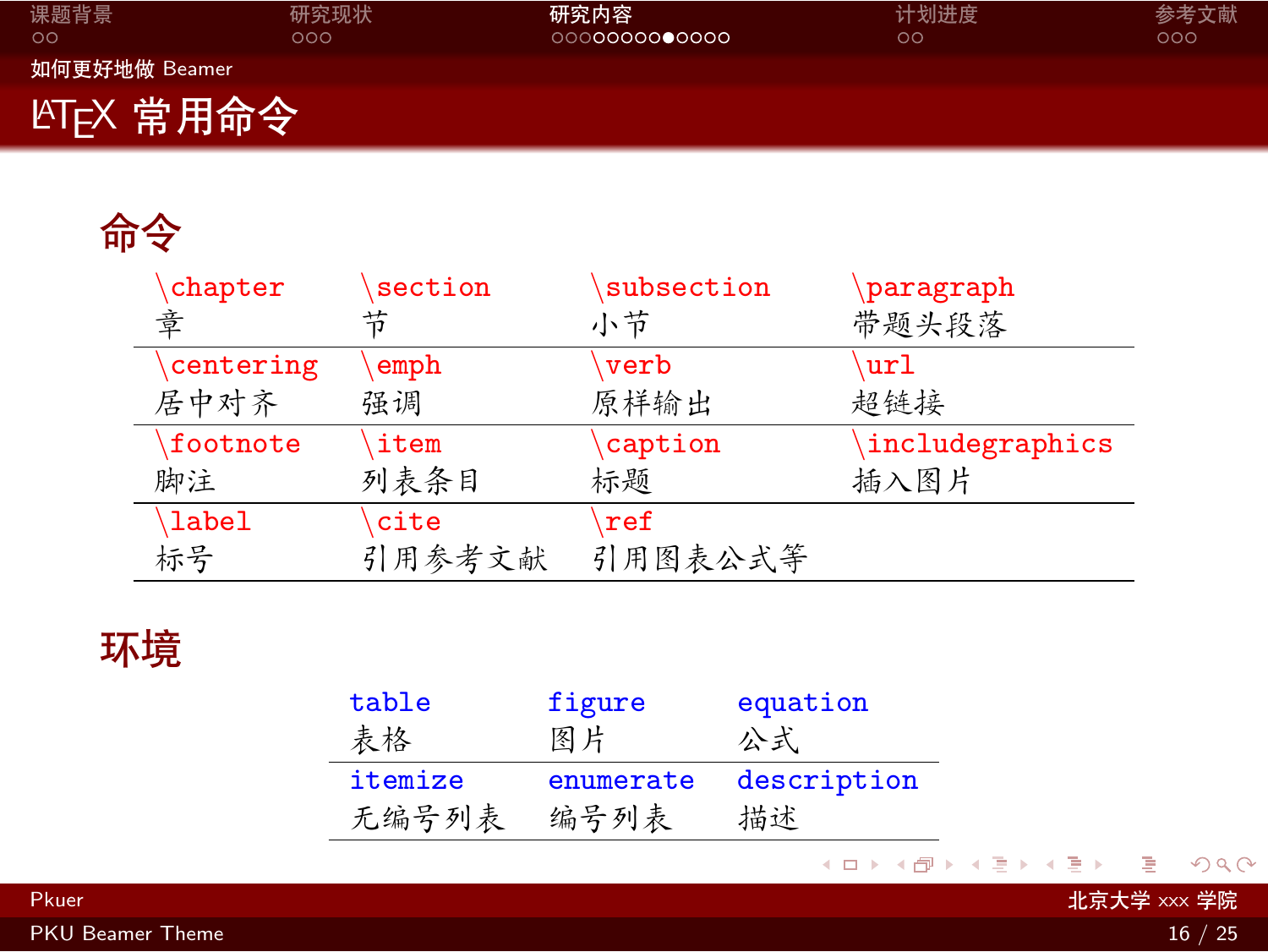<span id="page-19-0"></span>

| 课题背景<br>$\circ$                    | 研究现状<br>000                                                                                                                       | 研究内容<br>0000000000000 |                                           | 计划进度<br>$\circ$ | 参考文献<br>000 |
|------------------------------------|-----------------------------------------------------------------------------------------------------------------------------------|-----------------------|-------------------------------------------|-----------------|-------------|
|                                    | 如何更好地做 Beamer                                                                                                                     |                       |                                           |                 |             |
|                                    | LYT <sub>E</sub> X 环境命令举例                                                                                                         |                       |                                           |                 |             |
| $\overline{2}$<br>3<br>4<br>5<br>6 | \begin{itemize}<br>\item A \item B<br>$\iota$ item $C$<br>\begin{itemize}<br>$\iota$ item $C-1$<br>\end{itemize}<br>\end{itemize} |                       | $\bullet$ A<br>$\bullet$ B<br>$\bullet$ C | $\bullet$ C-1   |             |

Pkuer 2008年 - 대중 대통령 XXX 学院 - 대중 대통령 XXX 방법 - 대중 대통령 XXX <mark>北京大学 xxx 学院</mark>

[PKU Beamer Theme](#page-0-0) 17 / 25

. . [.](#page-18-0) . [.](#page-20-0) . [.](#page-18-0) . [.](#page-19-0) . [.](#page-20-0) . [.](#page-21-0) . [.](#page-12-0) . [.](#page-13-0) . [.](#page-23-0) . [.](#page-24-0) . . . [.](#page-9-0) . [.](#page-10-0) . [.](#page-23-0) . [.](#page-0-0) . [.](#page-28-0) . . . . . . .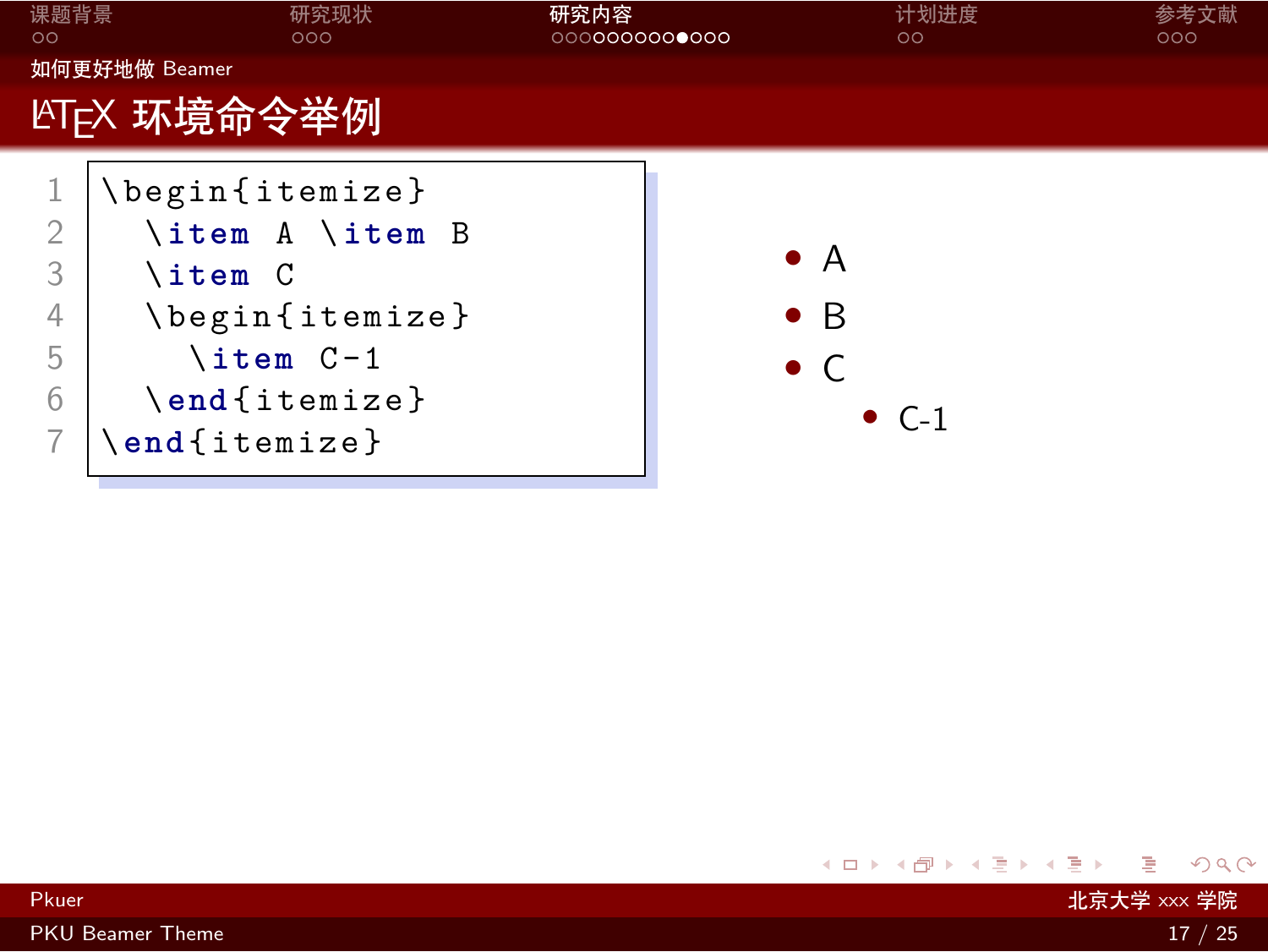<span id="page-20-0"></span>

| 课题背景<br>$\circ$                                                    | 研究现状<br>000                                                                                                                            | 研究内容<br>000000000000 | 计划进度<br>$\circ$                                            | 参考文献<br>000 |
|--------------------------------------------------------------------|----------------------------------------------------------------------------------------------------------------------------------------|----------------------|------------------------------------------------------------|-------------|
|                                                                    | 如何更好地做 Beamer                                                                                                                          |                      |                                                            |             |
|                                                                    | LYTFX 环境命令举例                                                                                                                           |                      |                                                            |             |
| $\mathbf{1}$<br>$\mathbf{2}$<br>3<br>$\overline{4}$<br>5<br>6<br>7 | \begin{itemize}<br>\item A \item B<br>\item C<br>\begin{itemize}<br>\item C-1<br>$\end{figure}$<br>$\end{figure}$                      |                      | $\bullet$ A<br>$\bullet$ B<br>$\bullet$ C<br>$\bullet$ C-1 |             |
| 1<br>$\overline{2}$<br>3<br>4<br>5<br>6<br>7                       | \begin{enumerate}<br>\item 巨佬 \item 大佬<br>\item 萌新<br>\begin{itemize}<br>\item[n+e] 瑟瑟发抖<br>$\end{figure}$<br>$\end{math}$ (enumerate) |                      | ❶ 巨佬<br>2 大佬<br>8 萌新<br>n+e 瑟瑟发抖                           |             |
|                                                                    |                                                                                                                                        |                      | K ロ ▶ K 倒 ▶ K 듣 ▶ K 듣 ▶ │ 듣 !                              | 2Q          |
| Pkuer                                                              |                                                                                                                                        |                      | 北京大学 xxx 学院                                                |             |
|                                                                    | <b>PKU</b> Beamer Theme                                                                                                                |                      |                                                            | 17 / 25     |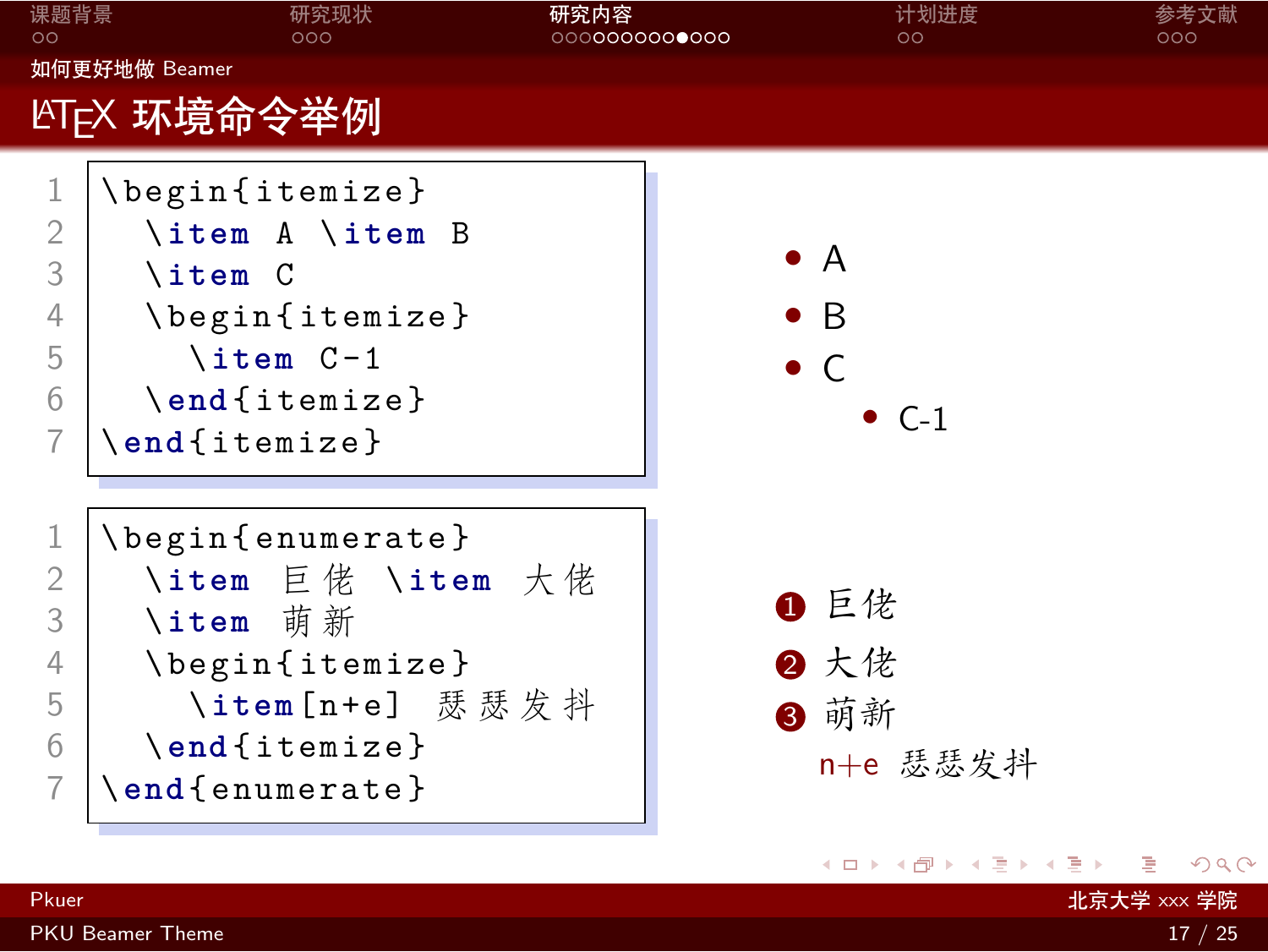<span id="page-21-0"></span>

| 课题背景<br>$\circ$         | 研究现状<br>000 | 研究内容<br>000 <b>0000000000</b> | 计划进度          | 参考文献<br>000 |
|-------------------------|-------------|-------------------------------|---------------|-------------|
| 如何更好地做 Beamer           |             |                               | $\circ \circ$ |             |
|                         |             |                               |               |             |
| LAT <sub>E</sub> X 数学公式 |             |                               |               |             |

1 \$ V = \ frac {4}{3}\ **pi** r ^3\$ 2 3 \[ 4 V = \ frac {4}{3}\ **pi** r ^3 5 \] 6 7 \ begin { equation } 8 \ label { eq : vsphere } 9 V = \ frac {4}{3}\ **pi** r ^3 10 \ **end** { equation }

$$
V = \frac{4}{3}\pi r^3
$$

$$
V = \frac{4}{3}\pi r^3
$$

$$
V = \frac{4}{3}\pi r^3
$$
(3)

<span id="page-21-1"></span> $\iff \begin{aligned} \langle \alpha \rangle \rangle \rightarrow \langle \alpha \rangle \rightarrow \langle \alpha \rangle \rightarrow \langle \alpha \rangle \rightarrow \langle \alpha \rangle \rightarrow \langle \alpha \rangle \rightarrow \langle \alpha \rangle \rightarrow \langle \alpha \rangle \rightarrow \langle \alpha \rangle \rightarrow \langle \alpha \rangle \rightarrow \langle \alpha \rangle \rightarrow \langle \alpha \rangle \rightarrow \langle \alpha \rangle \rightarrow \langle \alpha \rangle \rightarrow \langle \alpha \rangle \rightarrow \langle \alpha \rangle \rightarrow \langle \alpha \rangle \rightarrow \langle \alpha \rangle \rightarrow \langle \alpha \rangle \rightarrow \langle \alpha \rangle \rightarrow \langle \alpha \rangle \rightarrow \langle \alpha \rangle \rightarrow \langle \alpha \rangle \rightarrow \langle \alpha \rangle \rightarrow \langle \alpha \rangle \rightarrow \langle \alpha \rangle \rightarrow \langle \$ 

*•* 更多内容请看 [这里](https://zh.wikipedia.org/wiki/Help:数学公式)

Pkuer 北京大学 xxx 学院

 $2Q$ 

. [.](#page-28-0)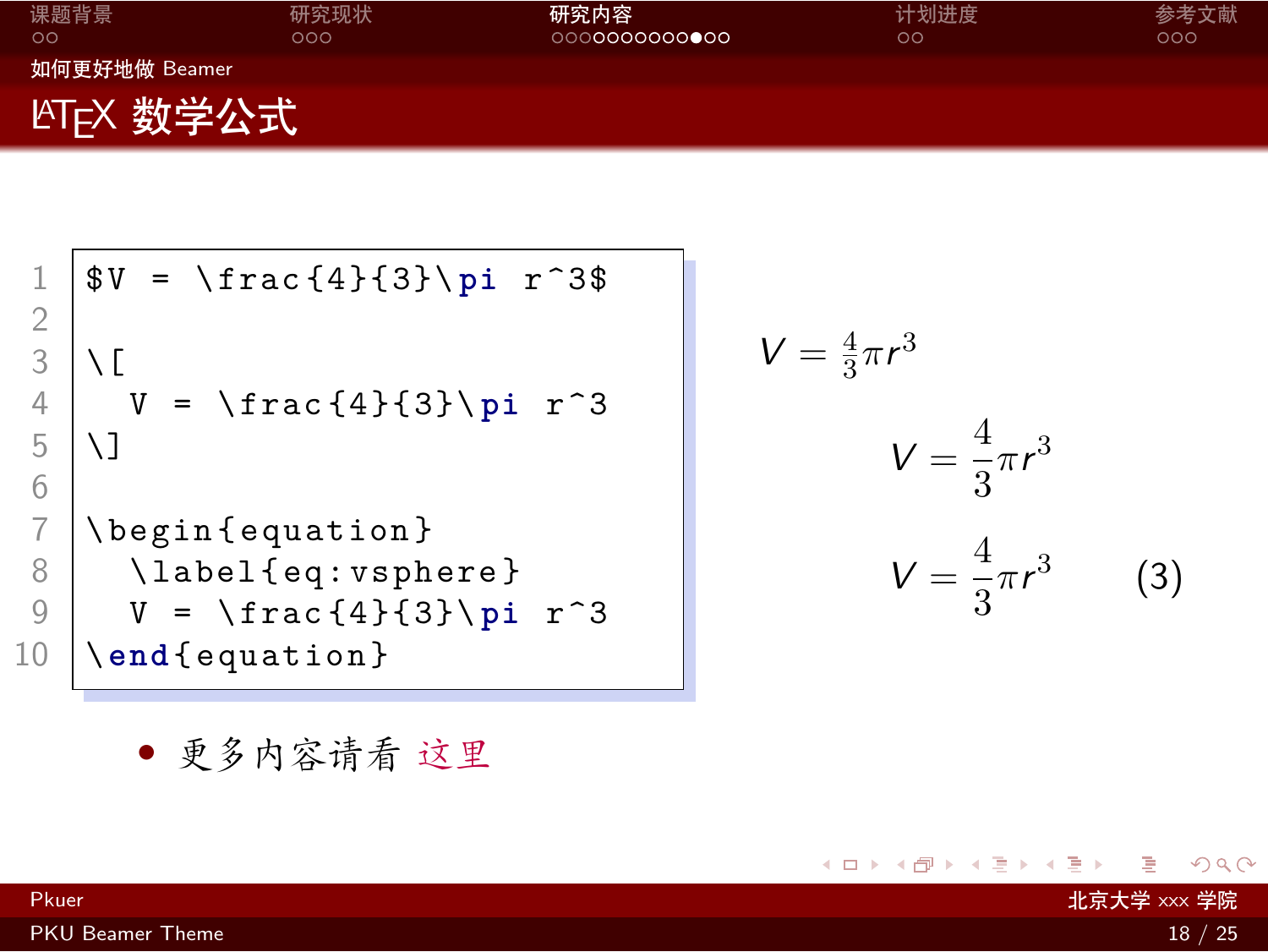<span id="page-22-0"></span>

| 如何更好地做 Beamer<br>1<br>\begin{table}[htbp]<br>\caption{编号与含义}<br>2<br>3<br>\label{tab:number}<br>4<br>$\setminus$ centering<br>5<br>\begin{tabular}{cl}<br>表 1: 编号与含义<br>6<br>\toprule<br>编号 & 含义 //<br>编号 含义<br>8<br>\midrule | $\circ$ | 课题背景<br>研究内容<br>研究现状<br>000<br>0000000000000 | 计划进度<br>$\circ$ | 参考文献<br>000 |
|-------------------------------------------------------------------------------------------------------------------------------------------------------------------------------------------------------------------------------|---------|----------------------------------------------|-----------------|-------------|
|                                                                                                                                                                                                                               |         |                                              |                 |             |
| 4.0<br>1<br>10<br>$2 & 3.7$ \\<br>$\mathcal{P}$<br>3.7<br>11<br>\bottomrule<br>12<br>\end{tabular}<br>公式(3)的编号与含义请<br>13<br>$\end{figure}$<br>参见表 1。<br>14<br>$\mathbb{A}$ $\mathbb{R}$ $\sim$ (\ref{eq:vsphere})<br>的        | 9       | $1 \& 4.0 \ \sqrt{}$                         |                 |             |

 $\equiv$  990

<span id="page-22-1"></span> $\langle \,\, \Box \,\, \rangle \,\, \langle \,\, \beta \,\, \rangle \,\, \langle \,\, \bar{\gtrless} \,\, \rangle \,\, \langle \,\, \bar{\gtrless} \,\, \rangle \,\, \langle \,\, \bar{\gtrless} \,\, \rangle$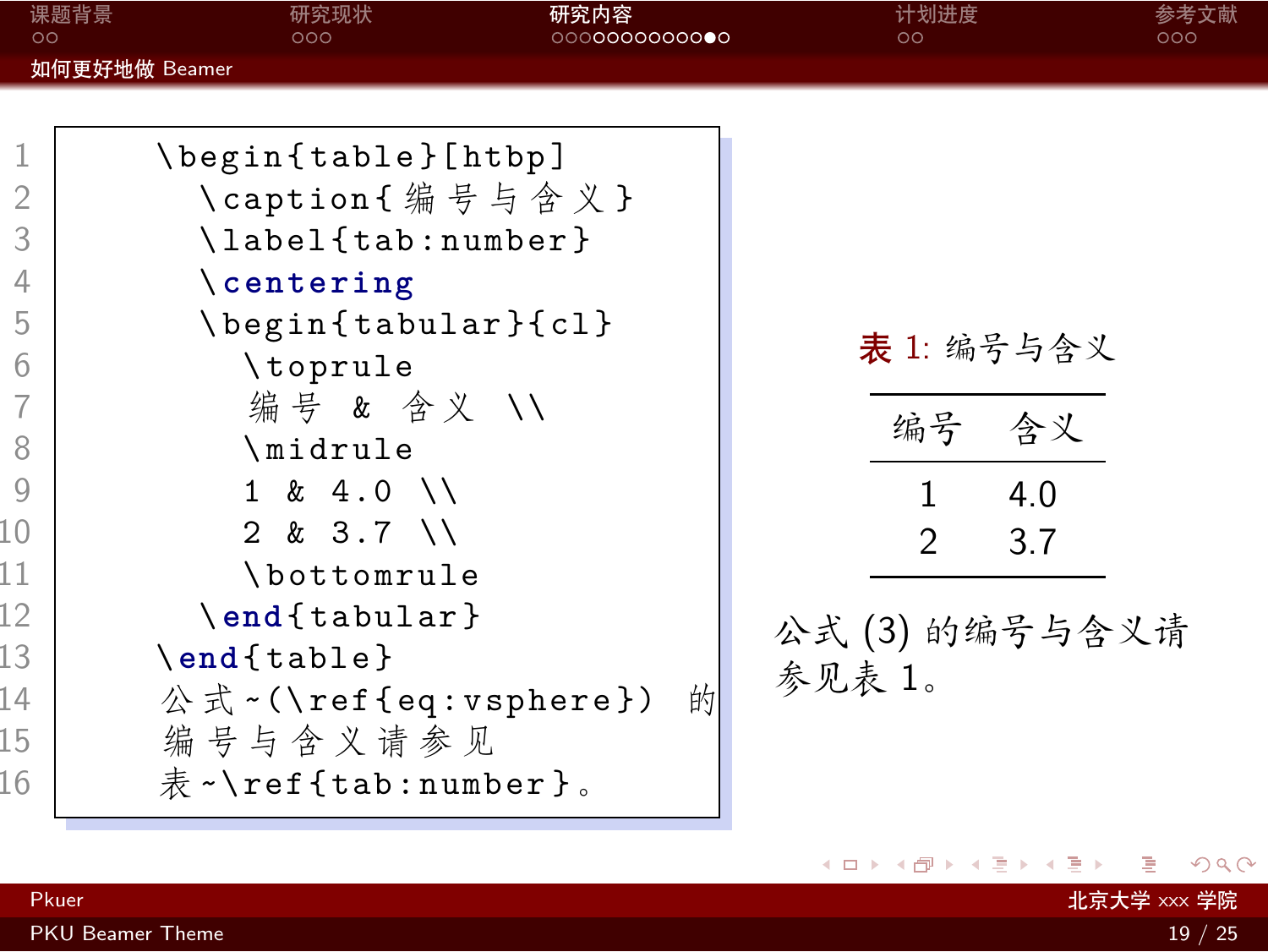<span id="page-23-0"></span>

| 课题背景<br>$\circ$ | 研究现状<br>000 | 研究内容<br>000000000000 | 计划进度<br>$\circ$ | 参考文献<br>000 |
|-----------------|-------------|----------------------|-----------------|-------------|
| 如何更好地做 Beamer   |             |                      |                 |             |
| 作图              |             |                      |                 |             |

- *•* 矢量图 eps, ps, pdf
	- *•* METAPOST, pstricks, pgf *. . .*
	- *•* Xfig, Dia, Visio, Inkscape *. . .*
	- *•* Matlab / Excel 等保存为 pdf
- *•* 标量图 png, jpg, tiff *. . .*
	- *•* 提高清晰度,避免发虚
	- *•* 应尽量避免使用



图 1: 这个校徽就是矢量图

external web Application Application Application Application Application Application Application Application A<br>- 대통령 XXX 学院

 $\Box$ ) [.](#page-23-0) . [.](#page-28-0)  $\overline{\mathcal{A}}$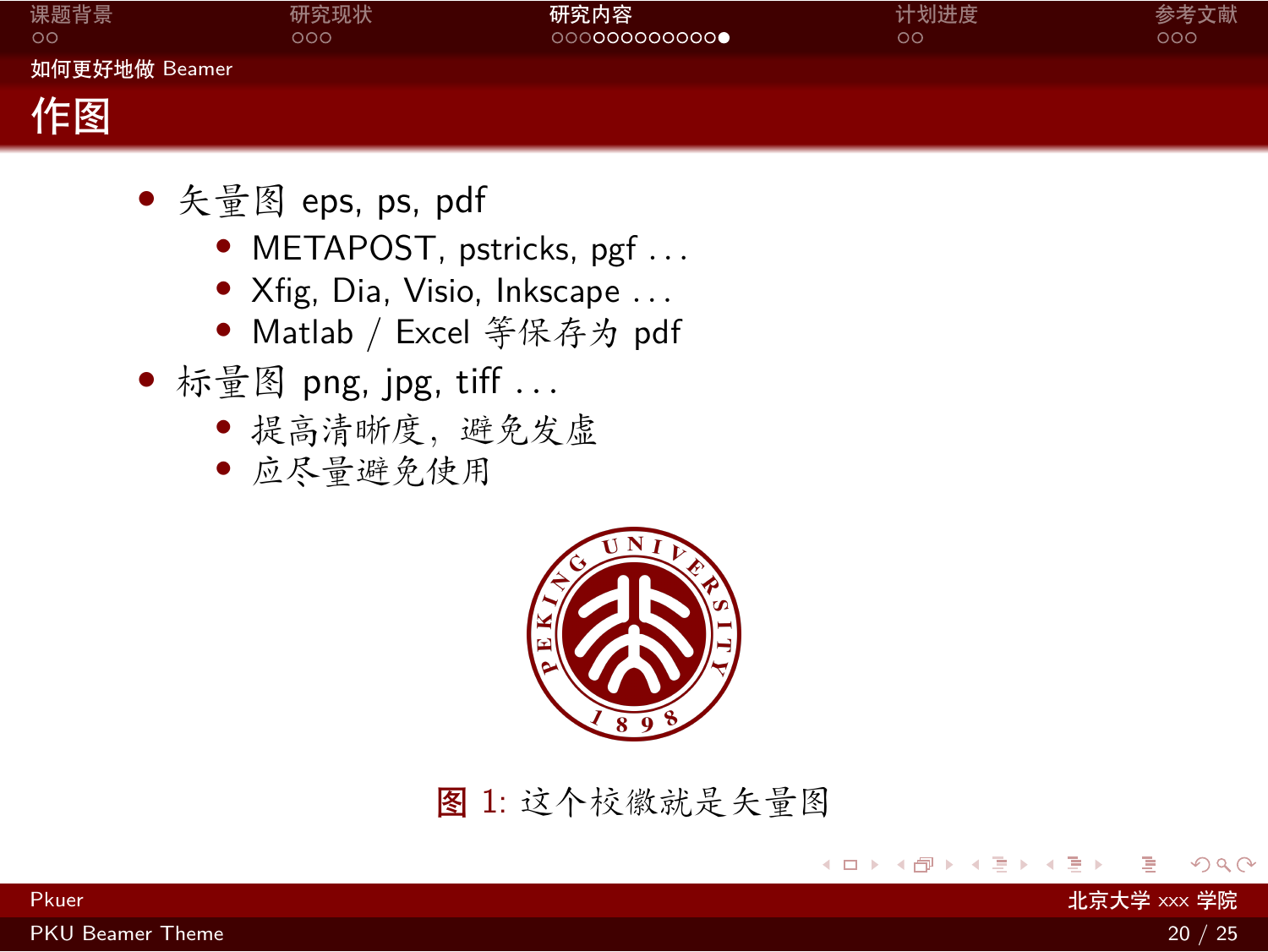<span id="page-24-0"></span>

| 课题背景 | 研究现状 | 研究内容          | 计划进度           | 参考文献 |
|------|------|---------------|----------------|------|
| - ററ | റററ  | 0000000000000 | $\bullet\circ$ | ೦೦೦  |
|      |      |               |                |      |

Pkuer 北京大学 xxx 学院

1 [课题背景](#page-2-0)

2 [研究现状](#page-7-0)

3 [研究内容](#page-10-0)

4 [计划进度](#page-24-0)

5 [参考文献](#page-26-0)

. [.](#page-23-0) . [.](#page-25-0) . [.](#page-23-0) . [.](#page-24-0) . [.](#page-24-0) . [.](#page-25-0) . [.](#page-23-0) . [.](#page-24-0) . [.](#page-25-0) . [.](#page-26-0) . . . [.](#page-23-0) . [.](#page-24-0) . [.](#page-28-0)  $2Q$ 

[PKU Beamer Theme](#page-0-0) 21 / 25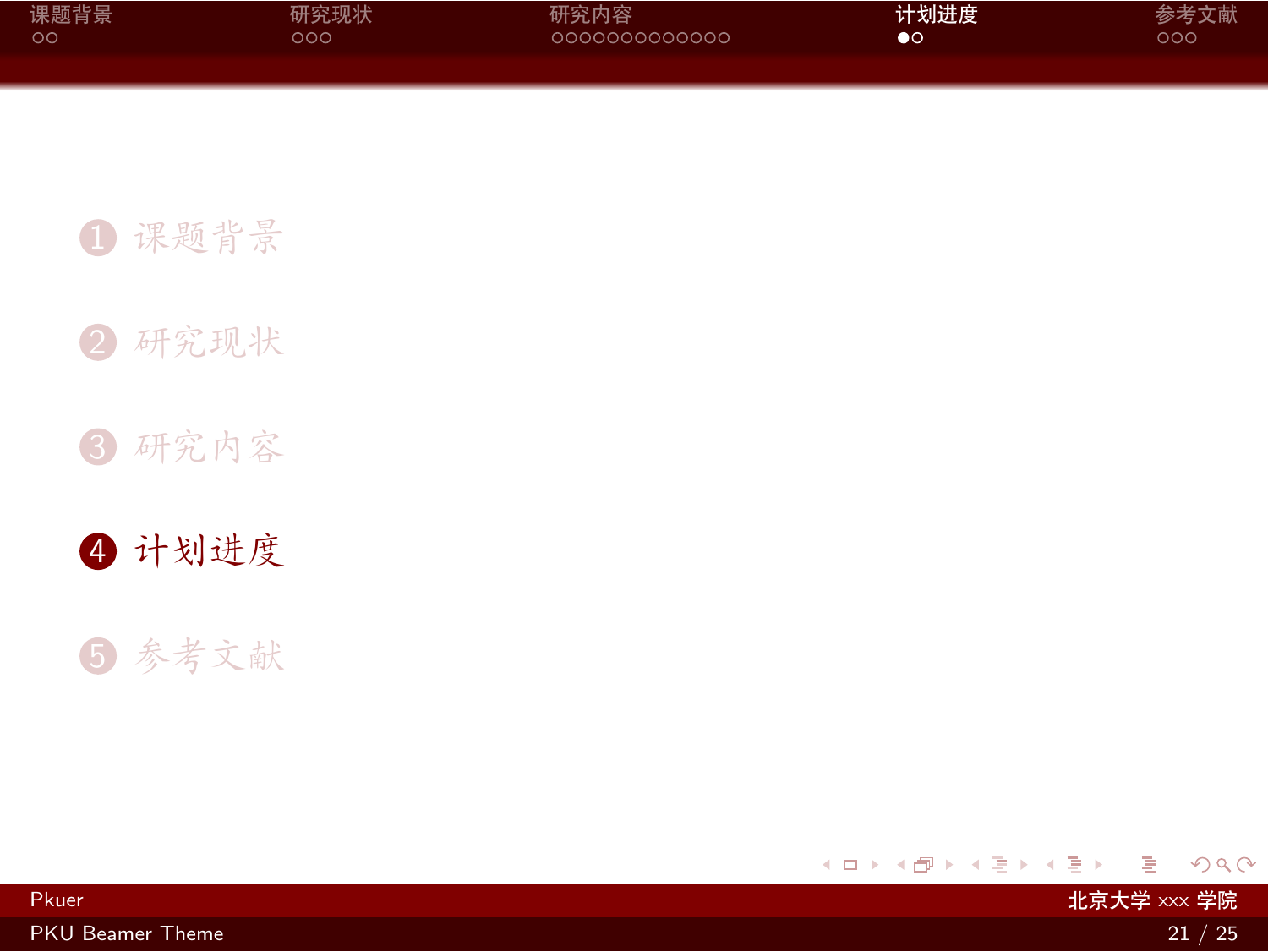<span id="page-25-0"></span>

| 课题背景    | 研究现状 | 研究内容          | 计划进度            | 参考文献 |
|---------|------|---------------|-----------------|------|
| $\circ$ | ລດດ  | 0000000000000 | $\circ \bullet$ | ၁ဝဝ  |
|         |      |               |                 |      |

- Pkuer - 대통령 XXX 学院 - 대통령 XXX 방법 - 대통령 XXX 방법 - 대통령 XXX 방법 - 대통령 사용행동 - 대통령 XXX <mark>北京大学</mark> XXX <mark>学院</mark>

- *•* 一月:完成文献调研
- *•* 二月:复现并评测各种 Beamer 主题美观程度
- *•* 三、四月:美化 THU Beamer 主题
- *•* 五月:论文撰写

 $2Q$ 

. [.](#page-28-0)

. [.](#page-24-0) . [.](#page-26-0) . [.](#page-24-0) . [.](#page-25-0) . [.](#page-25-0) . [.](#page-26-0) . [.](#page-23-0) . [.](#page-24-0) . [.](#page-25-0) . [.](#page-26-0) . . . [.](#page-23-0) . [.](#page-24-0)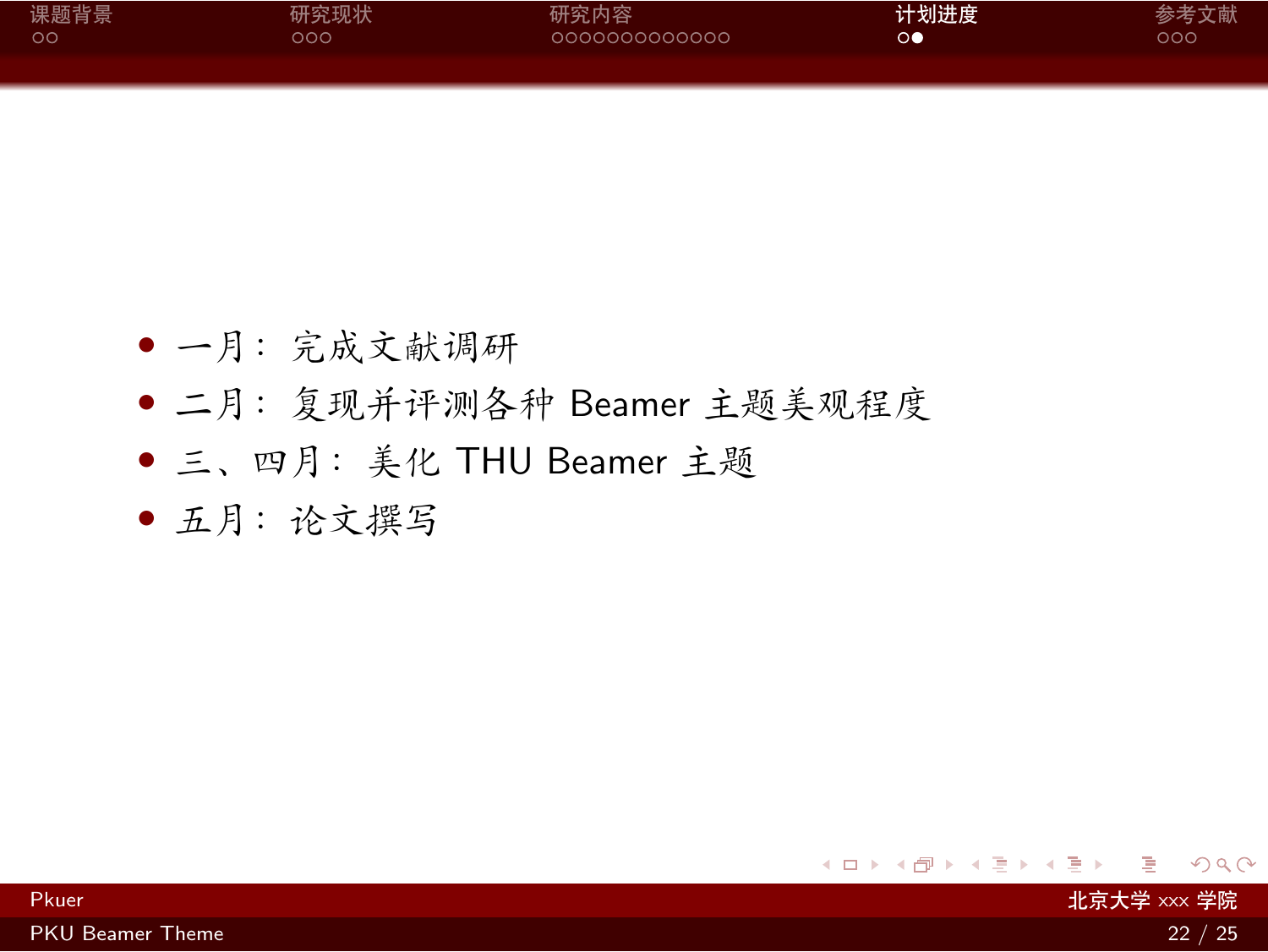<span id="page-26-0"></span>

| 课题背景 | 研究现状 | 研究内容          | 计划进度 | 参考文献 |
|------|------|---------------|------|------|
| ം റ  | റററ  | 0000000000000 | OΟ   | ററ   |
|      |      |               |      |      |

Pkuer 北京大学 xxx 学院

1 [课题背景](#page-2-0)

2 [研究现状](#page-7-0)

3 [研究内容](#page-10-0)

4 [计划进度](#page-24-0)



 $\Box \rightarrow \neg \left( \frac{\partial}{\partial \theta} \right) \rightarrow \neg \left( \frac{\partial}{\partial \theta} \right) \rightarrow \neg \left( \frac{\partial}{\partial \theta} \right)$ . [.](#page-28-0)  $2Q$ 

[PKU Beamer Theme](#page-0-0) 23 / 25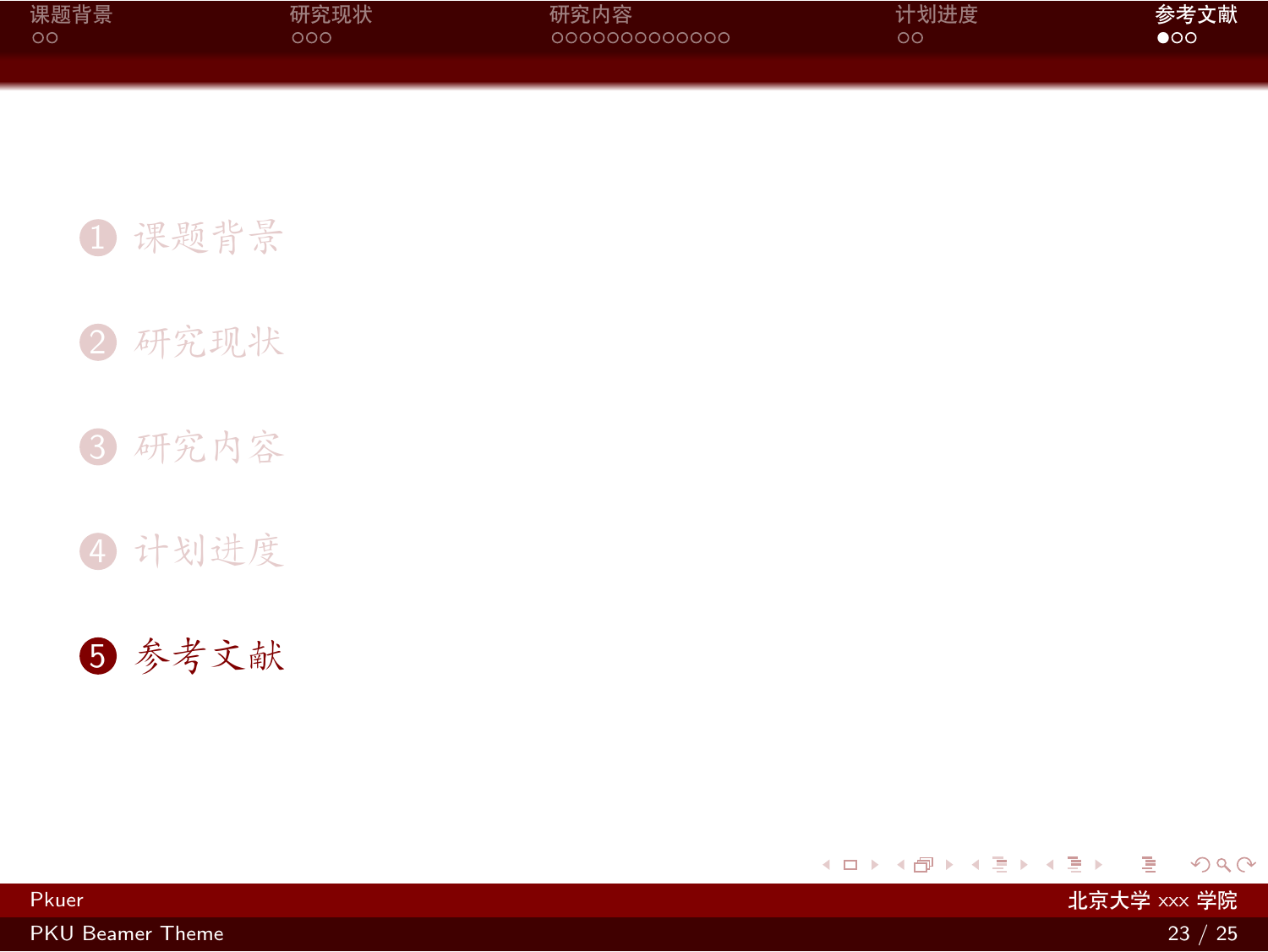<span id="page-27-1"></span>

| 课题背景 | 研究现状 | 研究内容          | 计划进度 | 参考文献                  |
|------|------|---------------|------|-----------------------|
| . ററ | റററ  | 0000000000000 | ററ   | $\circ \bullet \circ$ |
|      |      |               |      |                       |

## <span id="page-27-0"></span>[unk15] unknown. Thu beamer theme. 2015.

 $2Q$